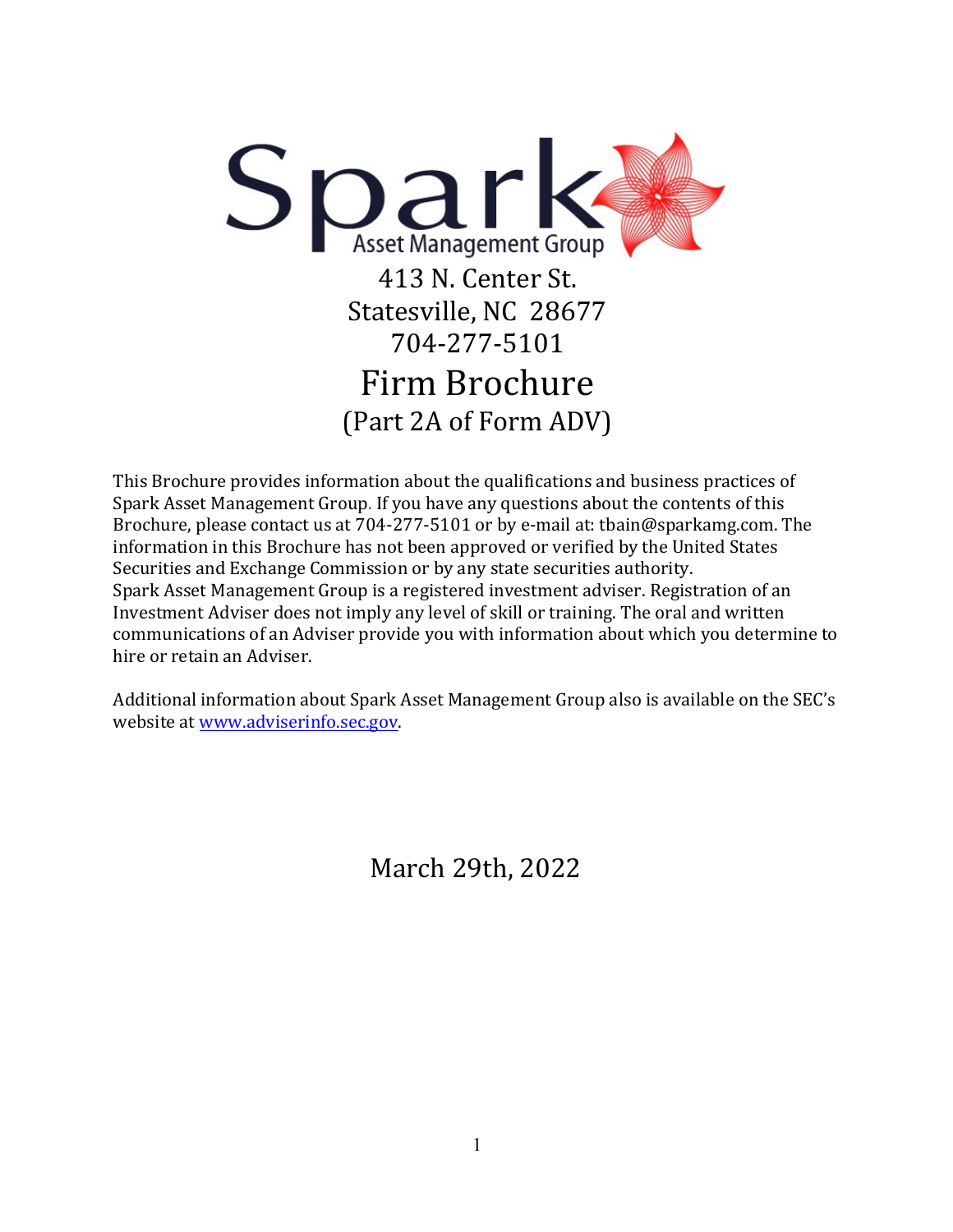# **Item 2 – Material Changes**

Spark Asset Management Group last updated its brochure on March 29th, 2021. Since that time, the following material changes have taken place. These do not represent all changes that have occurred over the past year, just those that we have deemed to be material.

#### **Material Changes since the Last Update**

Since the last update, Folio Financial, Inc., the parent company of one of Spark's custodian's, Folio Investments Inc., was acquired by The Goldman Sachs Group, Inc.

Also since the last update, Spark entered into an agreement with FeeX (since renamed Pontera) to allow the management of clients' held-away 401k plans. The Pontera platform keeps us in compliance with financial regulations and alleviates custody challenges on held away assets. Additionally, the platform provides audit and supervision tracking capabilities.

#### **Full Brochure Available**

Currently, our Brochure may be requested by contacting us at 704-277-5101 or by e-mail at: tbain@sparkamg.com. Additional information about Spark Asset Management Group is also available via the SEC's web site www.adviserinfo.sec.gov. The SEC's web site also provides information about any persons affiliated with Spark who are registered, or are required to be registered, as investment adviser representatives of Spark.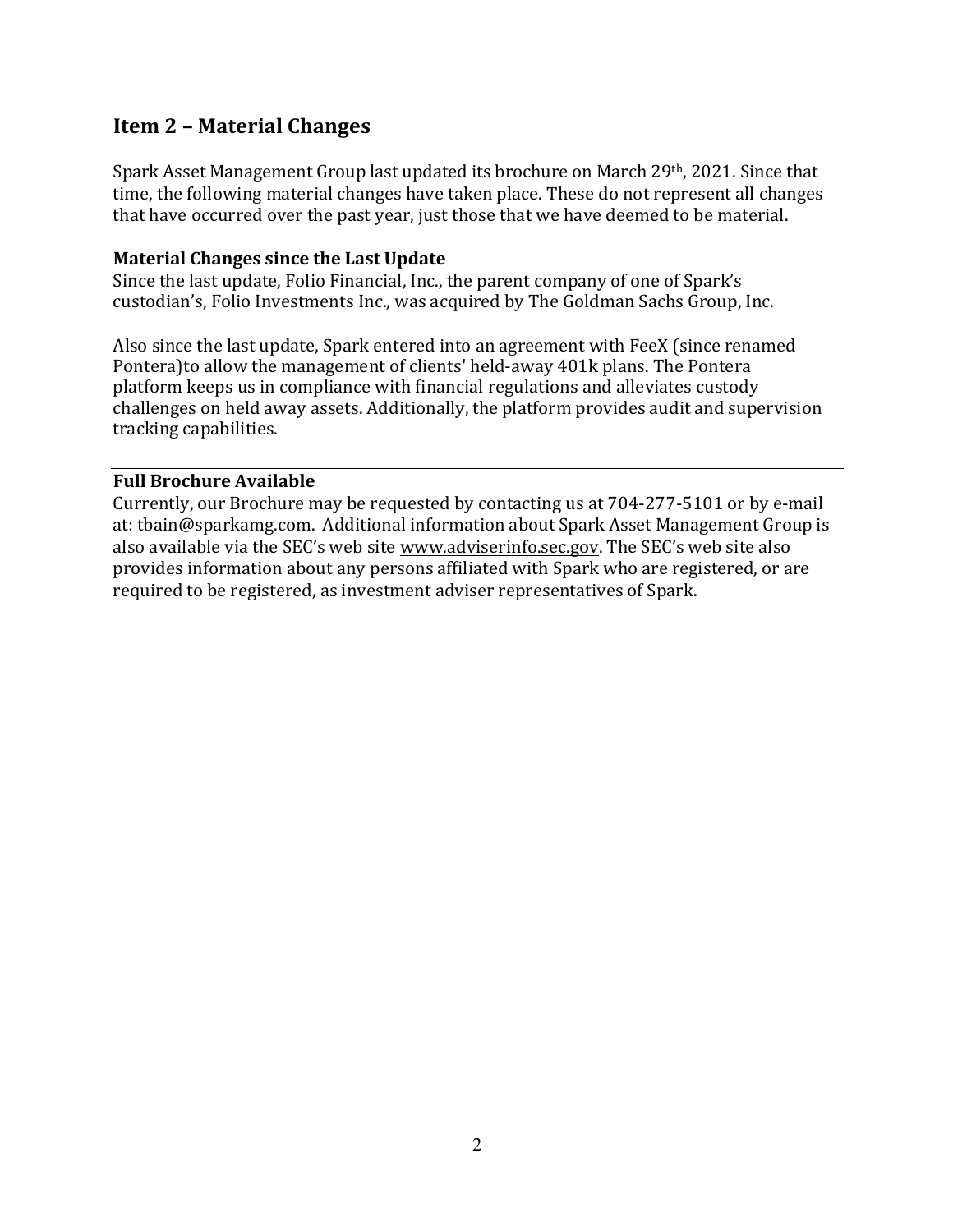# **Item 3 - Table of Contents**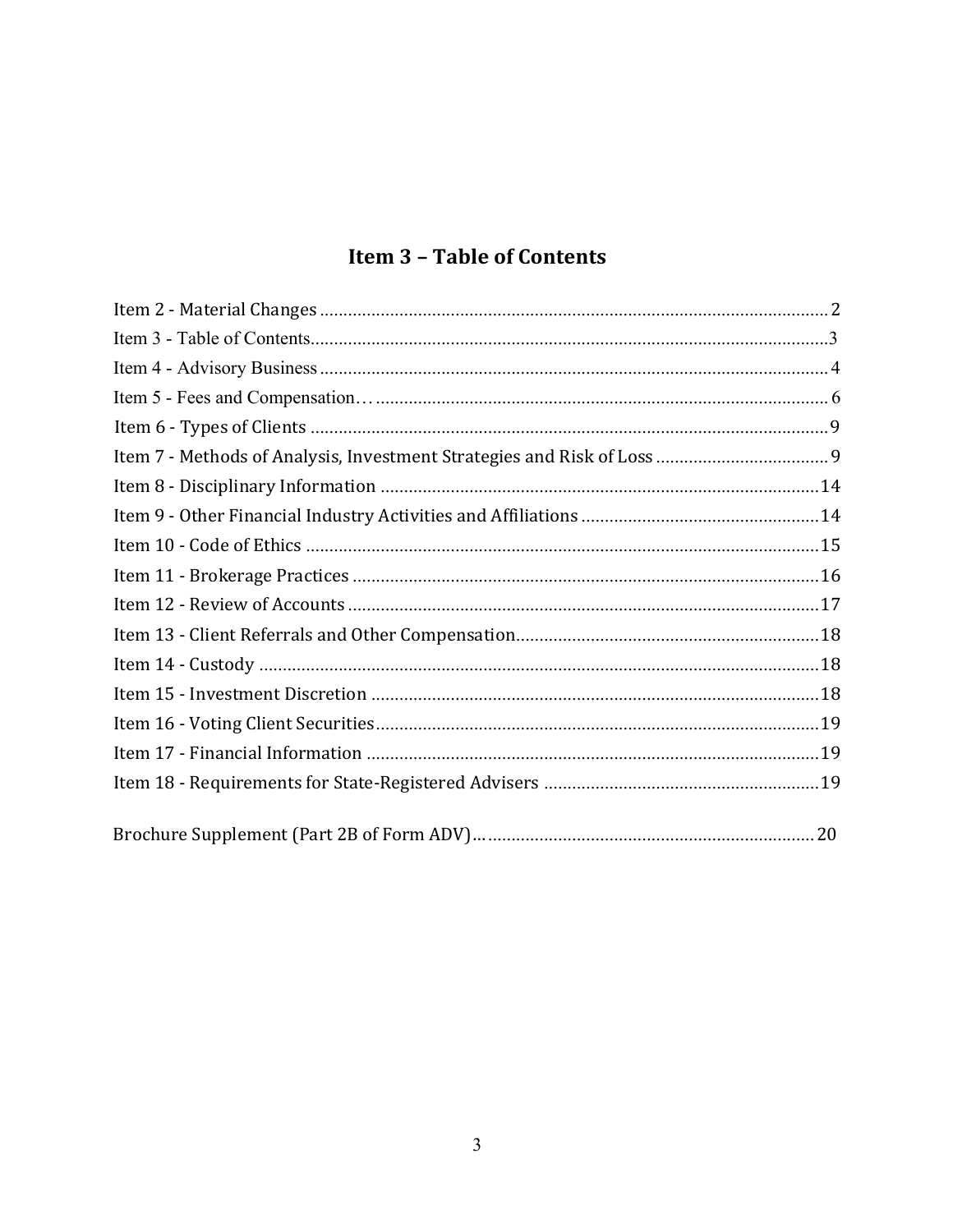# **Item 4 - Advisory Business**

### **Firm Description**

Spark Asset Management Group, LLC ("Spark"), founded in June 2004, is a North Carolina Registered Investment Advisory that provides clients with asset management, retirement and financial planning services as described in this brochure. Spark makes these services available to individuals, trusts, estates, charitable organizations, corporations, and others. Spark also serves as a Sub-Advisor for another Registered Investment Advisor. As of Dec  $31^{st}$ , 2021, Spark managed 40 accounts with approximately \$6,200,595 in assets managed on a discretionary basis and provided continuous advice on another 2 accounts with \$1,649,807 in assets under advisement. Having discretionary authority over the client's account does not preclude transactions initiated by the client. Assets under management of Spark are held by independent custodians, including StoneX Financial, Inc., Folio Investments, Inc., Vanguard, ProFunds, and Nationwide. These also include clients with held-away assets that are managed under our relationship with Pontera (formerly FeeX).

#### **Principal Owners**

Timothy J Bain is a 50% owner Spark Asset Management Group. Heather Bain also is a 50% owner.

# **Types of Advisory Services**

#### **Investment Management Services**

Spark offers discretionary asset management services based on a client's individual needs. Spark provides this service through the use of three types of programs – 1) Trends Model Portfolios 2) Blackrock Target Allocation ETF Models and 3) Special Situations. Spark manages clients' accounts both directly and through a sub-advisory arrangement with another Registered Investment Advisor.

For investment supervisory accounts that are directly contracted with Spark, Spark or its agent will obtain information about the client's financial situation, investment objectives, and restrictions at or before the time the account is opened. Each portfolio is designed to meet the client's investment goal. Clients are profiled through an initial meeting with a Spark employee or a Spark authorized IAR/Solicitor and all appropriate programs are made available. Clients, with the help of a Spark representative, then select which program, or combination of programs, they feel best suits their financial objectives. Once the appropriate portfolio has been determined, the portfolio will be continuously managed based on that program's goal, rather than on each client's individual needs. However, each client will have an opportunity to place reasonable restrictions on the types of investments to be held in their portfolio. Current programs range from a traditional "buy-and-holdwith-quarterly-rebalancing" approach utilizing exchange traded and closed end investment funds managed in a relatively tax efficient manner to a more active approach utilizing exchange traded and closed end investment funds or open ended funds managed under a tactical asset allocation approach. The later are reviewed at least monthly and may be rebalanced frequently. Spark or its agent will contact the client periodically to determine whether there have been any changes regarding Client's financial situation, investment objectives, or other relevant information. Spark or its agent will be reasonably available to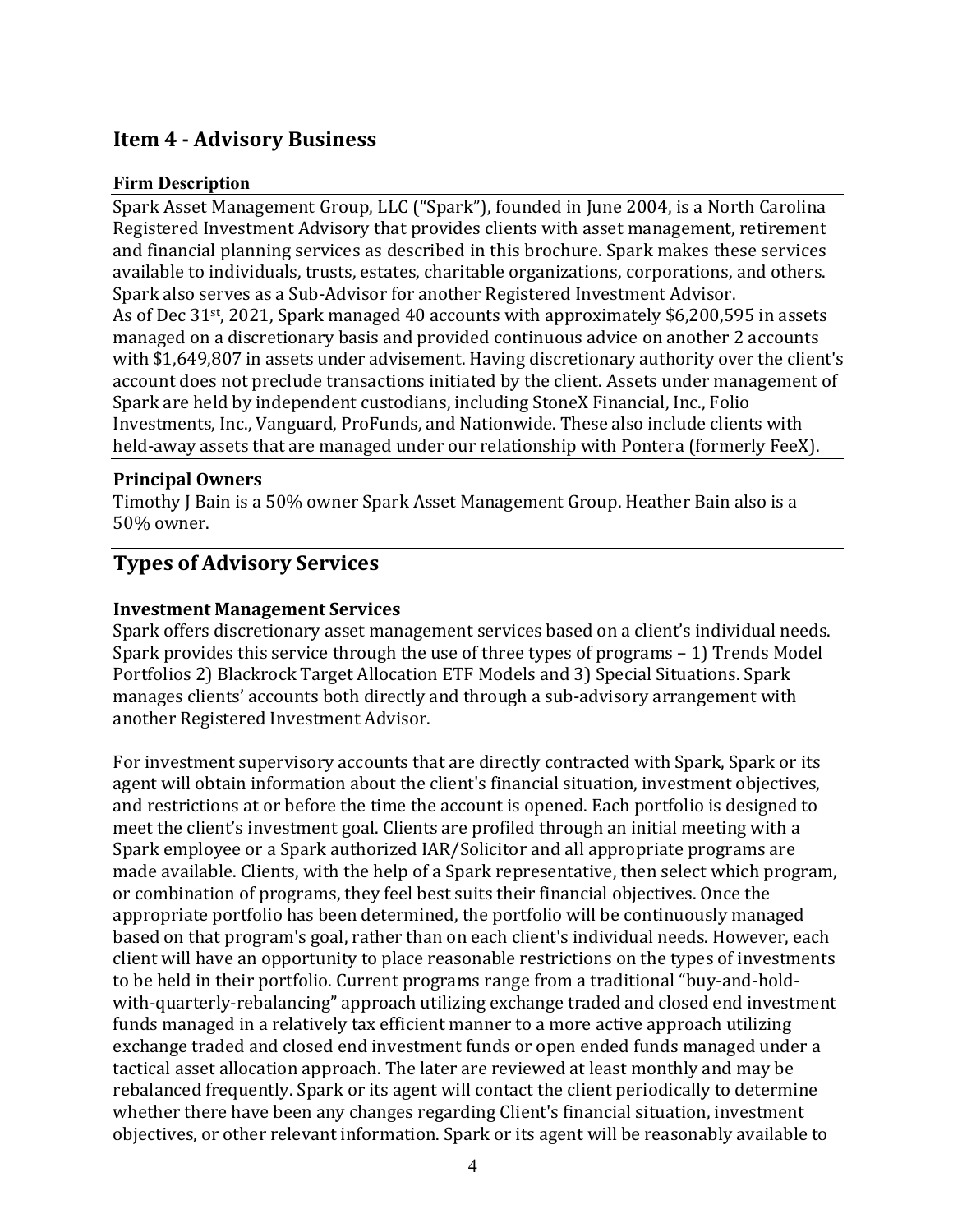consult with the client, and each client will be provided with a quarterly account statement from either Spark or Client's custodian containing a description of all activity in the client's account. Spark will ensure that it follows the dictates of Rule 3a-4 of the Investment Company Act of 1940, adopted by the SEC in 1997, which provides a non-exclusive safe harbor to exclude certain similarly managed accounts from the definition of an investment company.

For investment supervisory accounts that are managed by Spark through a sub-advisory relationship, the adviser or its agent is responsible for obtaining information about the client's financial situation, investment objectives, and restrictions at or before the time the account is opened, as well as determining and recommending the appropriate Spark investment programs. Portfolios will be continuously managed based on that program's goal, rather than on each client's individual needs. However, each client will have an opportunity to place reasonable restrictions on the types of investments to be held in their portfolio. Spark offers the same set of investment programs to all clients irrespective of whether the relationship with the client is direct or through a sub-advisory arrangement, however the use of certain custodians under a sub-advisory agreement may be limited.

#### **Spark Trends Model Portfolios**

The majority of Spark's assets are managed according to tactical asset allocation and trend following models that primarily utilize ETF's. These models combine various trend following algorithms with other technical and fundamental research to determine when to allocate funds to different asset classes. Spark combines a variety of strategies to build an overall portfolio designed to meet each client's objective.

## **Spark Blackrock Target Allocation ETF Models**

Spark offers strategic allocation model portfolios based on the Target Allocation ETF model portfolios published by Blackrock. Spark endeavors to maintain these portfolios to be highly correlated to the actual, current Blackrock allocations but the portfolio may vary from time to time due to the availability of certain securities at the client's custodian or due to Spark's investment management discretion. **Spark Special Situations**

Spark also manages specialty portfolios specific to individual clients' needs and objectives. These portfolios generally invest in individual securities and ETF's.

#### **Investment Advice/Financial Planning Services**

Spark furnishes investment advice and provides basic financial planning services for no additional fee to clients with assets under Spark's discretionary management. This service includes basic financial planning, implementation, and ongoing asset management/monitoring services.

In addition, Spark offers individualized advice and financial planning services to clients under a separate financial planning services agreement. These services may include identification of financial needs, budgeting, risk management, investment management, education planning, retirement planning, estate planning, general consulting, etc.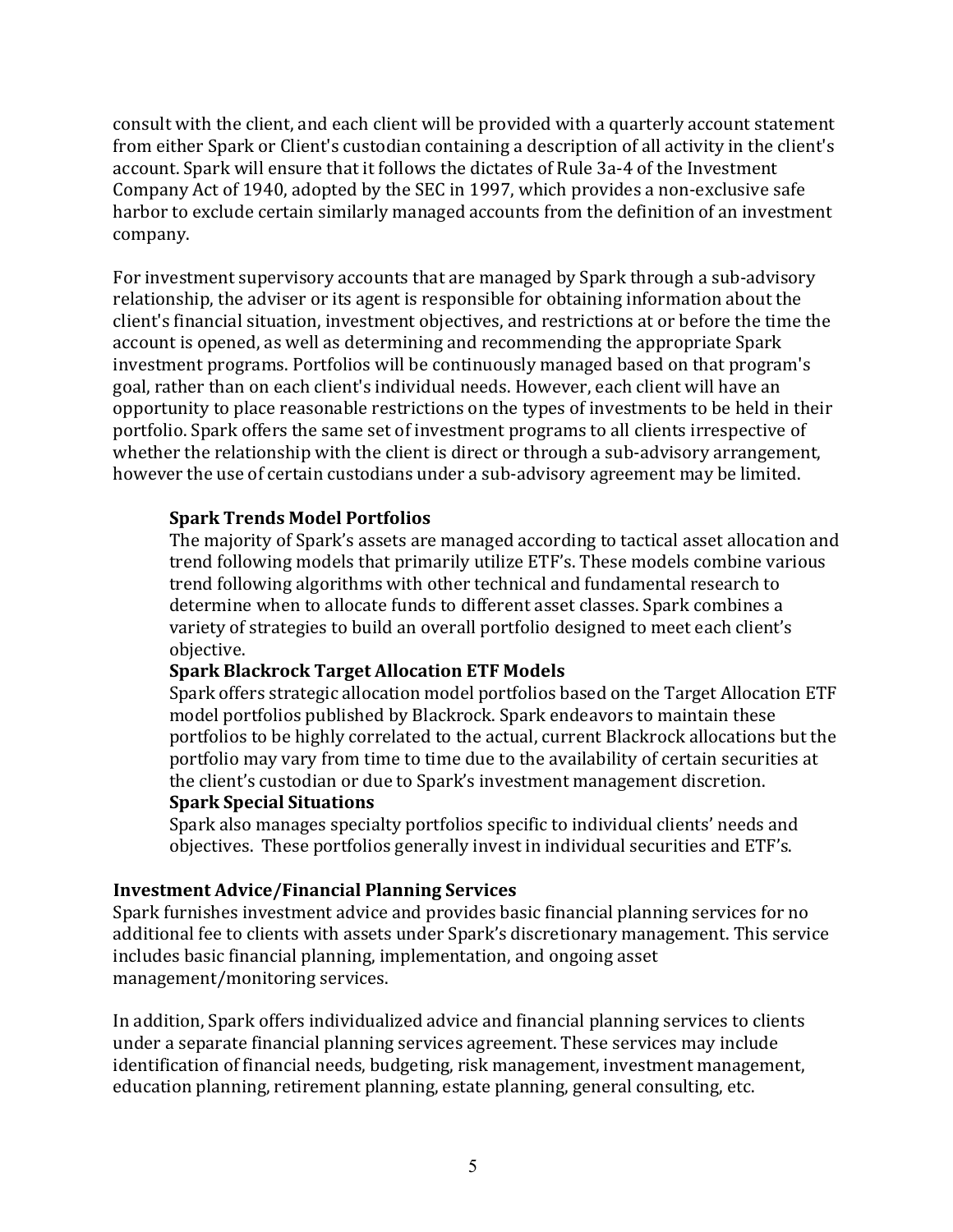## **401k Plan Participant Advice**

Spark offers two different services to 401k plan participants. The first uses a third-party platform called Pontera (formerly FeeX) to facilitate management of held away assets, such as defined contribution plan participant accounts, with discretion. The platform allows us to avoid having custody of Client funds since we do not have direct access to Client log-in credentials to affect trades. We are not affiliated with the platform in any way and receive no compensation from them for using their platform. A link is provided to the Client allowing them to connect an account(s) to the platform. Once a Client account is connected to the platform, we can review the current account allocations and make changes to the allocation taking into consideration the client's investment goals and risk tolerance. Changes in allocations may also consider current economic and market trends. We generally attempt to implement our strategies in the same way we manage other accounts, but may be limited to the securities offered by the plan's investment sponsor. The primary goal is to focus on risk adjusted returns and manage internal fees that harm account performance. Client account(s) will be reviewed at least quarterly and allocation changes will be made as deemed necessary.

The other service provided by Spark is offered through a co-adviser agreement with Plan Confidence Corporation, Spark offers individual investment advice to clients participating in a 401k plan (plan participants). Such advice includes periodic allocation and investment recommendations delivered electronically. Neither Spark nor Plan Confidence Corporation provides ongoing management of the individual plan participants' account. Under this program, Spark will score each plan participant's risk score and offer either a tactical or strategic allocation model. Plan Confidence will offer specific allocation recommendations based on the available investments within each plan and the plan participants target allocation. Plan participants are solely responsible for placing any and all transactions.

Plan Confidence™ is an online investment advice service created by Plan Confidence Corporation, an "internet only" investment adviser registered with the United States Securities and Exchange Commission ("SEC"). Plan Confidence™ allows Clients to receive illustrative asset allocation models that are available from investment options within a Client's universe of investment options. A complete description of Plan Confidence Corporation's services is described in their Form ADV Part 2A Disclosure Brochure. Spark Asset Management Group, LLC acts as a Co-Adviser with Plan Confidence Corporation and provides advice to clients, assists clients in determining the suitability of the Plan Confidence™ services for their accounts, and assists clients in establishing and maintaining Plan Confidence™ services accounts.

# **Item 5 - Fees and Compensation**

Spark can base its fees on a percentage of assets under management, assets under advisement, hourly charges, and fixed fees. All of its fees for 2021 were based on a percentage of assets under management.

## **Investment Management Services**

The specific manner in which fees are charged by Spark is established in a client's written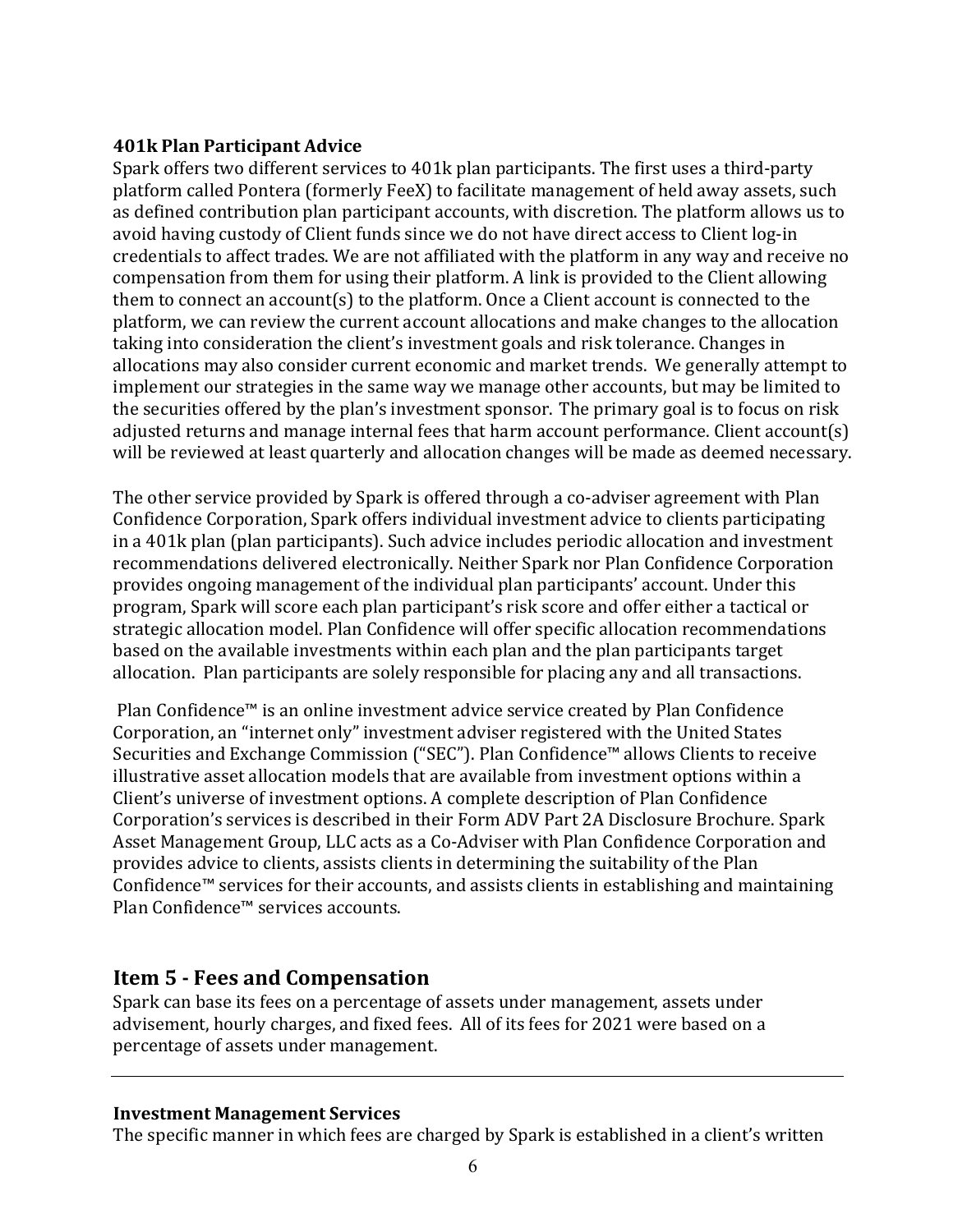agreement with Spark. Fees are generally negotiable at both the firm and advisor level. Fees for assets held at one of Spark's approved custodians are deducted from clients' accounts on a monthly basis and may be deducted in advance or in arrears, depending on the agreement signed by the client. Clients can choose to have the fees deducted from the account, from another account, or invoiced. The Client Agreement provides Spark limited authority to withdraw the contractually agreed upon fees from the account. At a minimum, clients will receive a statement from the custodian at least quarterly, indicating all the amounts disbursed from the account including the amount of advisory fees paid directly to Spark. The custodian of the account is advised in writing of the limitation on Spark's access to the account. Management fees shall not be prorated for each capital contribution and withdrawal made during the applicable calendar month. Accounts initiated or terminated during a calendar month will be charged a prorated fee. Clients must give Spark 30 days written notice to terminate an account and therefore will not receive any refund upon termination.

Fees for assets that are held-away are billed quarterly in advance. For defined contribution accounts, Spark does not have authority to deduct fees directly from the account and therefore must invoice any such clients. Spark currently uses AdvicePay to send invoices and collect payment via credit card. In the event Client terminates this Agreement, all prepaid Advisory Fees will be returned to the Client on a *pro rata* basis determined by the number of days remaining in the quarter of termination. Advisory Fees charged may be negotiated based on a variety of factors and at the sole discretion of the Advisor. No fee adjustment will be made for Account deposits and withdrawals during a billing period

Any unpaid fees will be due and payable. Spark charges fees according to the following schedule taken from thefirm's Sch A of its client agreement:

## **Schedule A - Fees**

These rates may be negotiable. The services provided by Spark Asset Management Group, may be available from other providers at greater or lesser expense. Due to transaction costs and fee minimums, Advisor may require greater minimums at its sole discretion and may adjust, waive, or increase its minimums at any time for any reason.

## **Investment Management Services**

- Maximum advisory fee is 2% annually
- In addition to the advisory fee set forth above, clients whose accounts are held at StoneX Financial Inc. will also pay a transaction charge of \$8.95 per transaction and accounts at Folio Institutional will pay an annual fee of 0.20% of the account value (billed monthly based on the previous month end account value) for unlimited, free window trading, and \$3.95 per trade for any trade placed outside the two daily window trading times of 11:00am and 3:00pm. Client's with assets held at Nationwide and ProFunds will also pay the operating expenses of the funds or subaccounts they are invested in.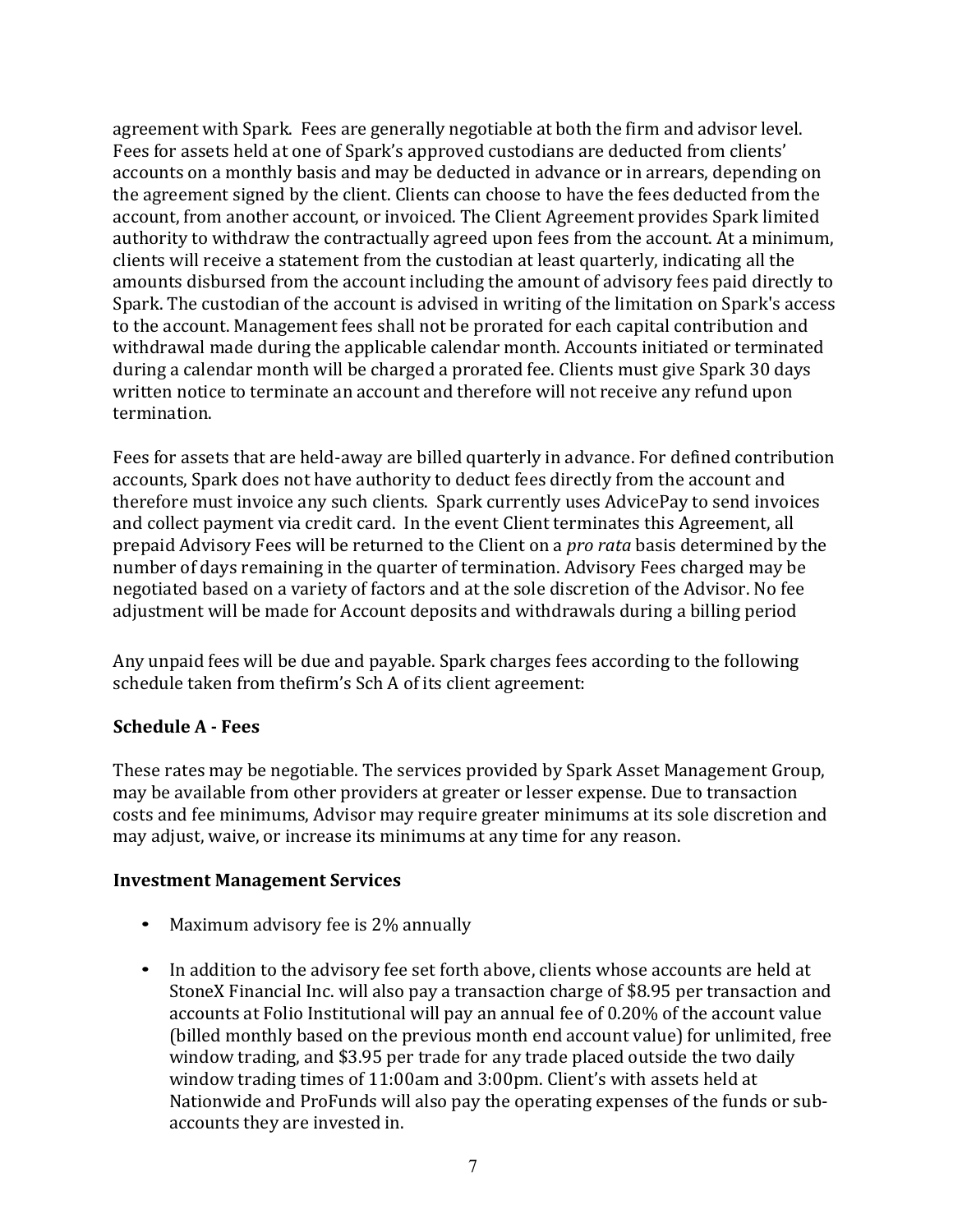## **Financial Planning & Other Consultative Services**

Spark will provide basic financial planning services at no charge to its investment management clients using Riskalyze, or other third party planning software.

Upon request, Spark will create a custom, turn-key plan to provide investment advisory and financial planning services for assets under advisement. Such a plan may include periodic review of held-away accounts, retirement planning, estate and tax planning (in coordination with the client's appropriately licensed legal and tax professionals), investment management services, target asset allocation recommendations, notifications of model changes, periodic risk assessments, general consultation time, and other services as outlined in the customer's client agreement.

The fee structure for these services will depend on the complexity of the individual client's situation and the estimated time involved. Fees can be charged based on assets under advisement, a fixed monthly or quarterly fee, or an hourly rate. The maximum hourly rate is \$225/hour. Fees are generally negotiable. Specific fees will be outlined in the client's Financial Planning Services Agreement.

# **401k Plan Participant Advice Fees**

Clients who have entered into a client agreement directly with Spark will pay a quarterly advisory fee as described above in the "Investment Management Services" paragraph in Section 5 above.

Clients using the Plan Confidence service are charged a reoccurring flat monthly fee of \$25 per account. Spark Asset Management Group, LLC is solely responsible in the determination of the fees we charge for this service. Under the Co-Adviser agreement with Plan Confidence Corporation, Plan Confidence will retain \$12.70 of the monthly fee for either of the two custom options and Spark is paid thebalance of the monthly fee charged to clients.

This service Includes:

- a. Risk assessment using Riskalyze available to update at any time
- b. Online and app access to monthly updates and custom portfolios using available funds. Choice of static or tactical models
- c. Real time emails of any changes
- d. Annual review call with personal advisor

**Other Fees**

Spark's advisory fee is exclusive of brokerage commissions, transaction fees, and other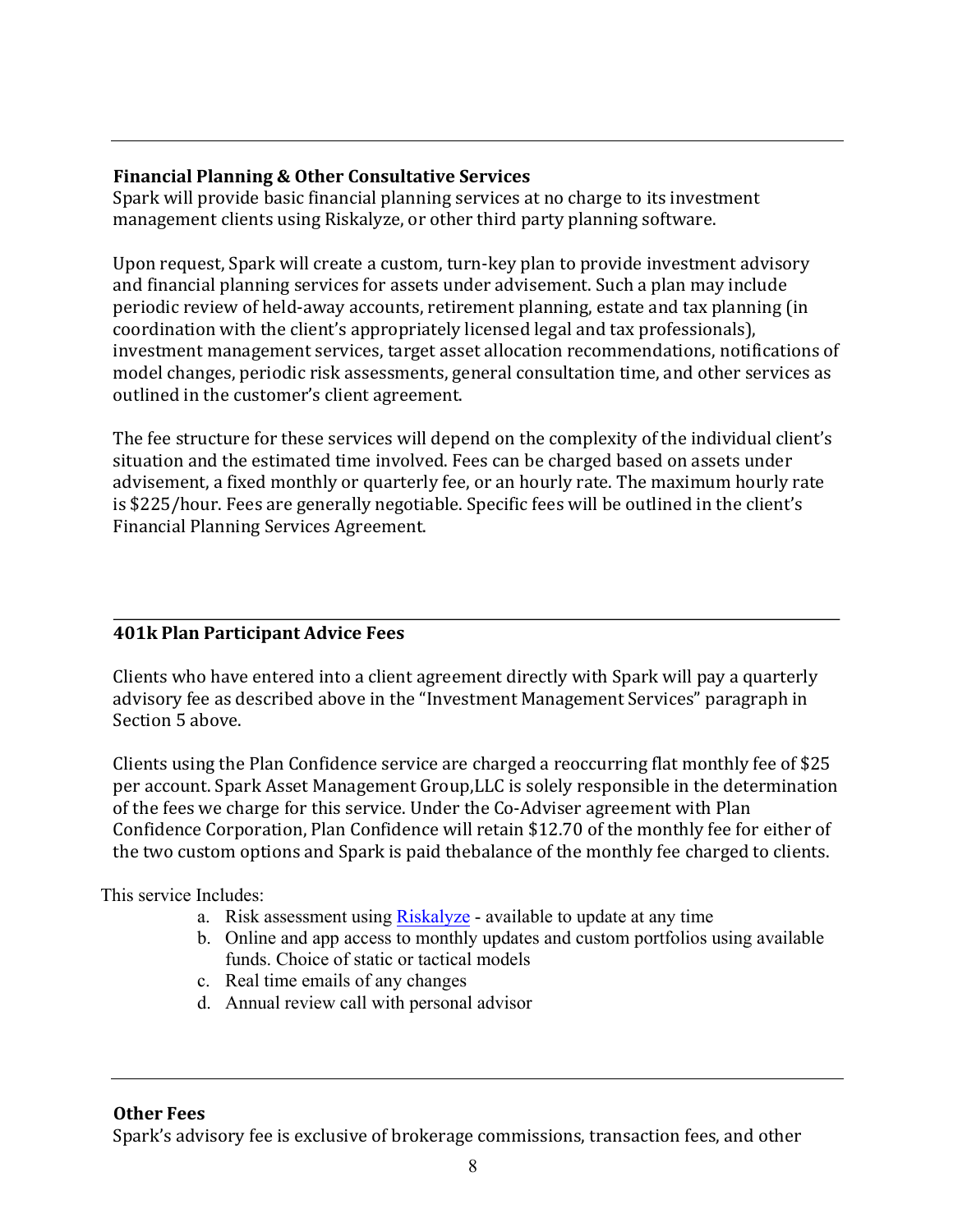related costs and expenses which shall be incurred by the client. Clients may incur certain charges imposed by custodians, brokers, third party investment and other third parties such as fees charged by managers, custodial fees, deferred sales charges, odd-lot differentials, transfer taxes, wire transfer and electronic fund fees, and other fees and taxes on brokerage accounts and securities transactions. Mutual funds and exchange traded funds also charge internal management fees, which are disclosed in a fund's prospectus. Such charges, fees and commissions are exclusive of and in addition to Spark's fee, and Spark shall not receive any portion of these commissions, fees, and costs.

The section "Brokerage Practices" further describes the factors that Spark considers in selecting or recommending broker-dealers for *client* transactions and determining the reasonableness of their compensation (*e.g.*, commissions).

Fees for sub-advisory relationships are negotiated with each adviser and are generally subject to confidentiality agreements. Again, the initial contract is for two years and renews automatically annually thereafter, however the contract may be cancelled at any time, by either party, for any reason upon receipt of 30 days written notice.

Clients must provide Spark with 30 days written notice to terminate their agreement.

#### **Past Due Accounts and Termination of Agreements**

Refer to Section 8.C. of the "Administration and Termination Fees" and Section 15 "Termination" of Spark's Investment Advisory Services Agreement for more information

## **Performance Based Fees and Side-by-Side Management**

Spark does not charge any performance-based fees (fees based on a share of capital gains on or capital appreciation of the assets of a client).

# **Item 6 - Types of Clients**

Spark Asset Management Group provides investment supervisory services and manages investment advisory accounts. Spark makes these services available to individuals, trusts, estates, charitable organizations, corporations, and others. Spark also serves as a Sub-Adviser to another investment adviser firm.

# **Item 7 - Methods of Analysis, Investment Strategies and Risk of Loss**

## **Spark Trends Models**

Spark does manage some specialty portfolios specific to client's needs and objectives, but the majority of Spark's assets are managed according to tactical asset allocation models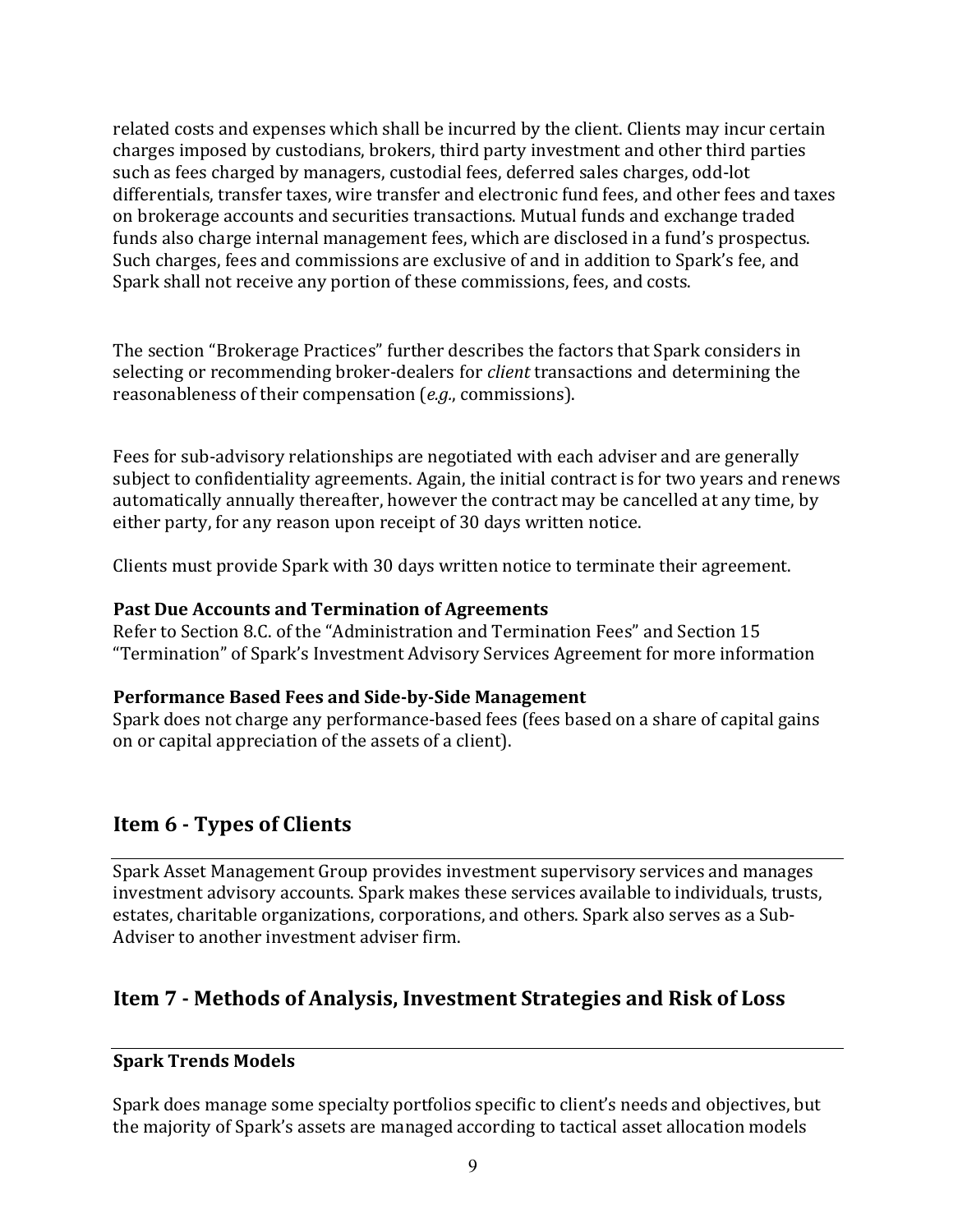that primarily utilize ETF's, Mutual Funds and sub-accounts (when account is invested in a variable annuity).

#### **Investment Objective**

The Spark Trends models seek competitive total returns over time. The models also seek to minimize significant drawdowns. No guarantees can be made that Spark will be successful in achieving either goal.

#### **Investment Approach**

These models employ various trend following algorithms combined with other technical and fundamental research to determine when to allocate funds to a pool of certain identified asset classes. Through the use of tactical asset allocation, Spark attempts to capture the upside of trending market segments while avoiding segments in extended downward trends. The Spark Trends model utilizes investment vehicles such as exchange traded funds (ETFs), mutual funds, subaccounts, closed end funds, and other broadly diversified securities from various sources as required to provide multiple asset class exposures in a single portfolio that does not utilize leverage. Due to the absence of leverage and focus on minimizing downside volatility, this strategy is suitable for taxable accounts as well as tax-deferred and tax-exempt accounts. However, these strategies/models are typically rebalanced on a frequent basis (some as often as semi-monthly). Frequent rebalancing can have negative effects in taxable accounts. A subset of these models is managed with ProFunds and Nationwide as the

custodian. The ProFunds series of mutual funds and some of the sub-accounts offered by Nationwide utilize leverage, which can greatly increase the volatility of the portfolio. These accounts are typically rebalanced on a semi-monthly or monthly basis to minimize the compounding effect of negative returns. While accounts at Nationwide are tax deferred, the frequent rebalancing at ProFunds can have negative effects in taxable accounts.

#### **Investment Risks**

The strategies may experience periods of increased transaction volumes when asset classes repeatedly change directions (commonly referred to as whipsaw activty). Investing in alternative asset classes or strategies can present unique risks not normally associated with traditional asset classes. Individual positions may possess a high degree of volatility, but when combined in a broader portfolio context the complementary characteristics of alternative investments may potentially work to reduce overall portfolio volatility while enhancing total return over the long term. However, neither diversification, asset allocation, nor a tactical approach can ensure a profit or protect against a loss. There can be no assurance that the Spark Trends models will achieve their investment objectives. Investing in securities involves risk of loss that clients should be prepared to bear.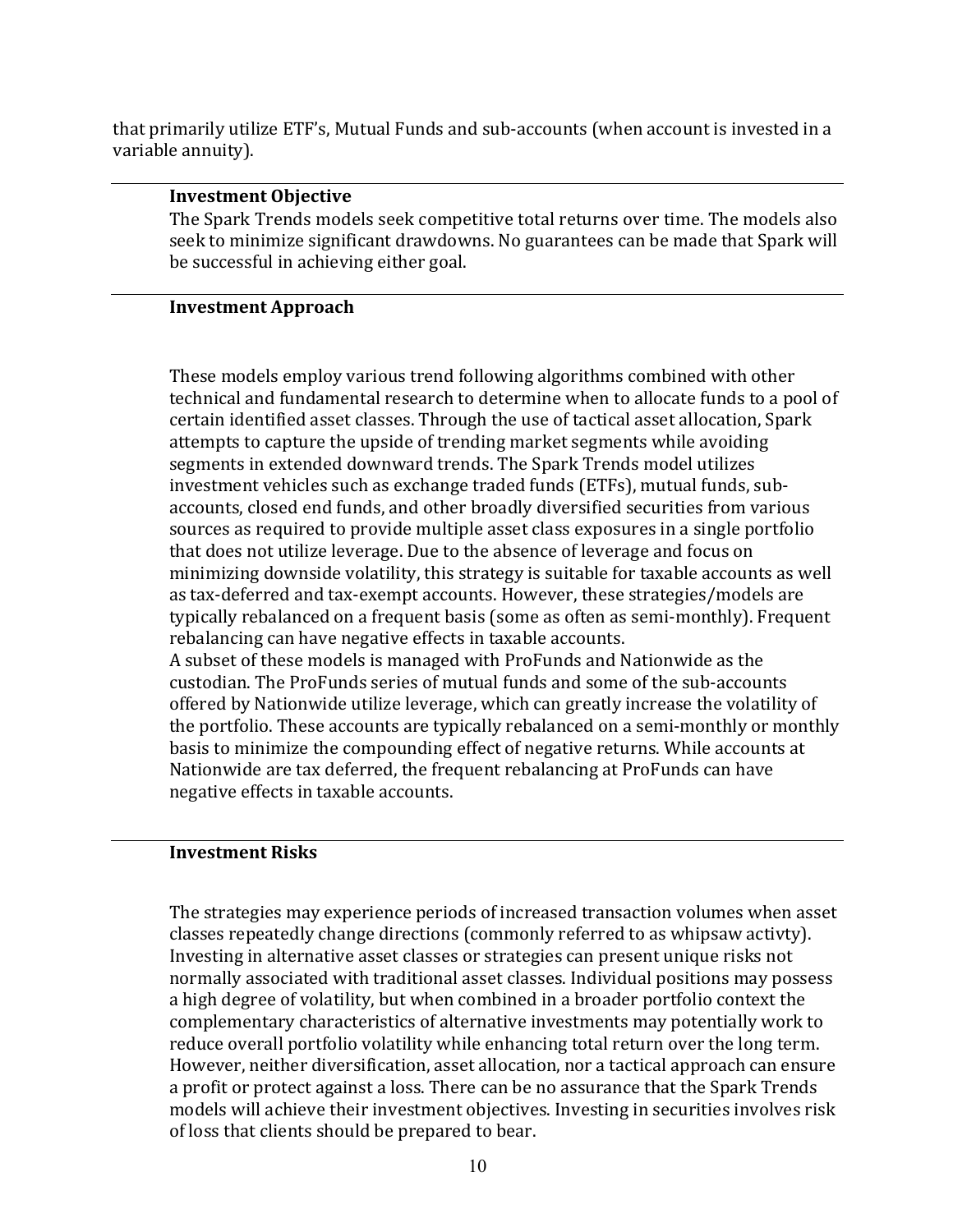#### **Specialty Portfolios**

While the majority of Spark's assets under management are managed according to one of Spark's Trends models, Spark does manage some specialty portfolios specific to client's needs and objectives. These portfolios are typically more aggressive and more flexible in their mandate and generally require that clients' investment objectives and risk profile allow for higher risk. These portfolios can be invested in leveraged and/or inverse ETF's, individual securities, options, open-end and closed-end mutual funds, and currencies.

#### **Investment Objective**

Specialty portfolios managed by Spark generally seek higher returns with greater risk.

#### **Investment Approach**

These portfolios employ a "go-anywhere" strategy and allow the manager to make country, sector, industry, or company specific investments. While the manager has discretion according to the client agreement, in many instances clients are heavily involved with decisions. The portfolios generally hold 10-20 positions but each client has the ability to guide the manager to a number of positions (more or less) that they are comfortable with. These portfolios are managed using both fundamental and technical analysis as well as outside third party research. Due to the potential existence of leverage and potential concentration, these portfolios are generally suitable for accounts wishing to take more risk. However, some of Spark's specialty portfolios may be designed to minimize risk in accordance with a client's specific investment objective.

#### **Investment Risks**

The strategies may experience periods of increased transaction volumes when asset classes repeatedly change directions. Investing in alternative asset classes or strategies can present unique risks not normally associated with traditional asset classes. Individual positions may possess a high degree of volatility. Neither diversification, asset allocation, nor a technical approach can ensure a profit or protect against a loss. There can be no assurance that any of Spark's specialty portfolios will achieve its investment objectives. Investing in securities involves risk of loss that clients should be prepared to bear.

## **401k Plan Participant Advice**

#### **Methods of Analysis**

For accounts being managed using the Pontera interface, Spark will review performance and expense ratios using Morningstar and develop a portfolio in accordance with the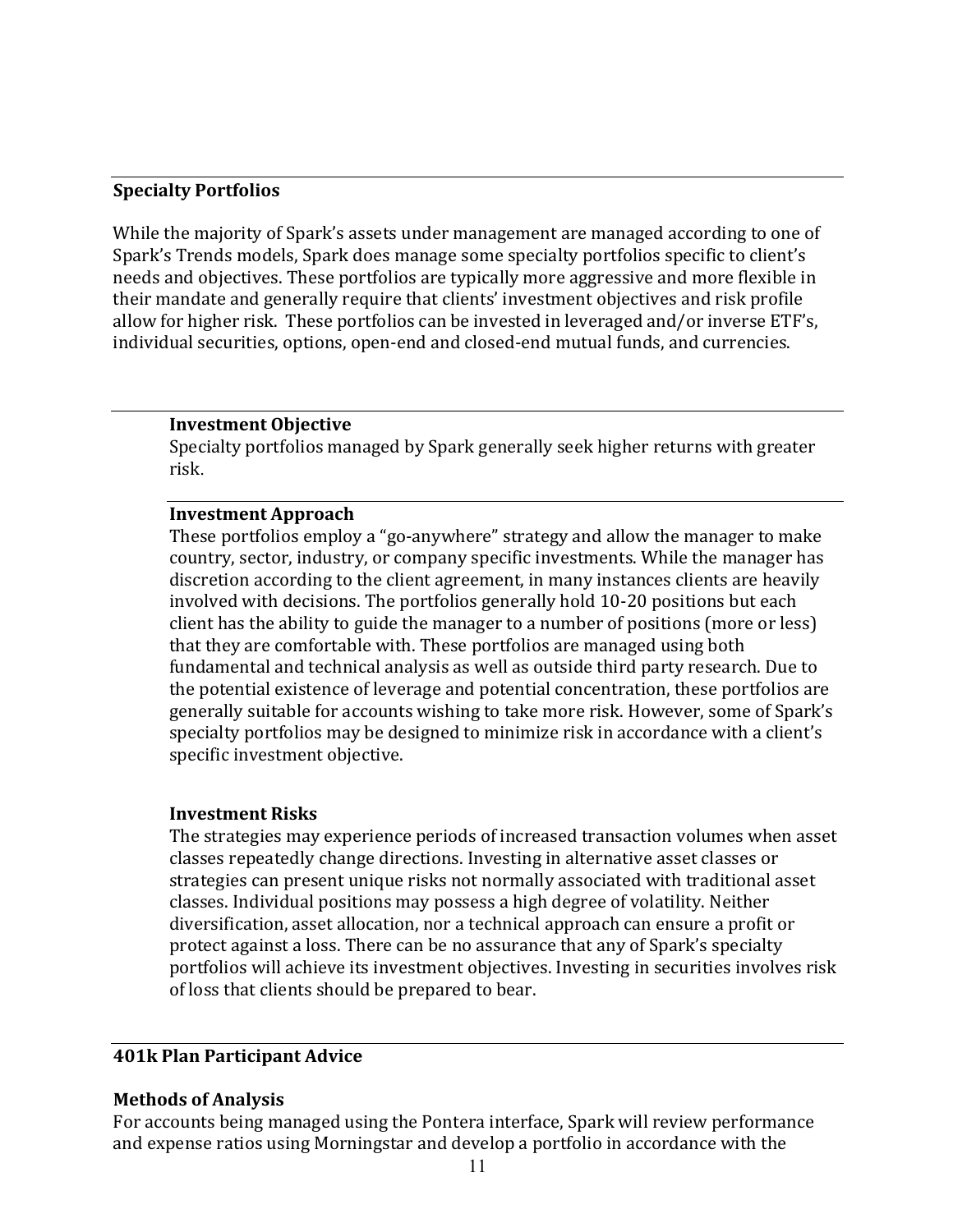client's investment objective and their Risk Score. Spark will rely on a combination of its own models and those of Blackrock to determine the appropriate allocation.

Under the agreement between Spark Asset Management Group, LLC and Plan Confidence Corporation, Plan Confidence uses a proprietary scoring methodology they created to review the available investment options for each Client. The Client may select any given model available or may complete a questionnaire that reviews the risk tolerance, age, other available assets and other information necessary to be recommended to an Asset Allocation Model.

**1. Asset Allocation Model Selection -** is the implementation of an investment strategy that attempts to balance risk versus reward by adjusting the percentage of each asset in an investment portfolio according to the investor's risk tolerance, goals and investment time frame. The client will also state whether they prefer a **Strategic Asset Allocation - based on Modern Portfolio Theory;** or a Semi-**Tactical Asset Allocation – based on Momentum Investing.**

#### **a. Strategic Asset Allocation – based on Modern Portfolio Theory**

**Strategic Asset Allocation** - A portfolio strategy that involves setting target allocations for various asset classes, and periodically rebalancing the portfolio allocations when they deviate significantly from the initial settings due to differing returns from various assets or a change in the overall asset classes for the model.

**Modern Portfolio Theory** (MPT) is a mathematical framework for assembling a portfolio of assets such that the expected return is maximized for a given level of risk, defined as variance. Its key insight is that an asset's risk and return should not be assessed by itself, but by how it contributes to a portfolio's overall risk and return. The Strategic Asset Allocation Models will be reviewed no less than quarterly.

If the client chooses a strategic model, they will have the option of choosing which Asset Allocation Categories they prefer not to receive any recommendations on. Once this process has been completed, the appropriate asset allocation model will be "overlaid' over their available investment options and the final output will display the recommended percentage of each investment to use. Proxy investments will be assigned for any missing asset categories. The client will be notified when and why a proxy is being used in their recommendations.

- i. MPT Models
	- 1. A variety of MPT "models" will be uploaded into PC database
	- 2. The model(s) provided will best "mirror" a Nationally Recognized Investment Management firm
	- 3. 5 models will be available (100% Fixed, Conservative,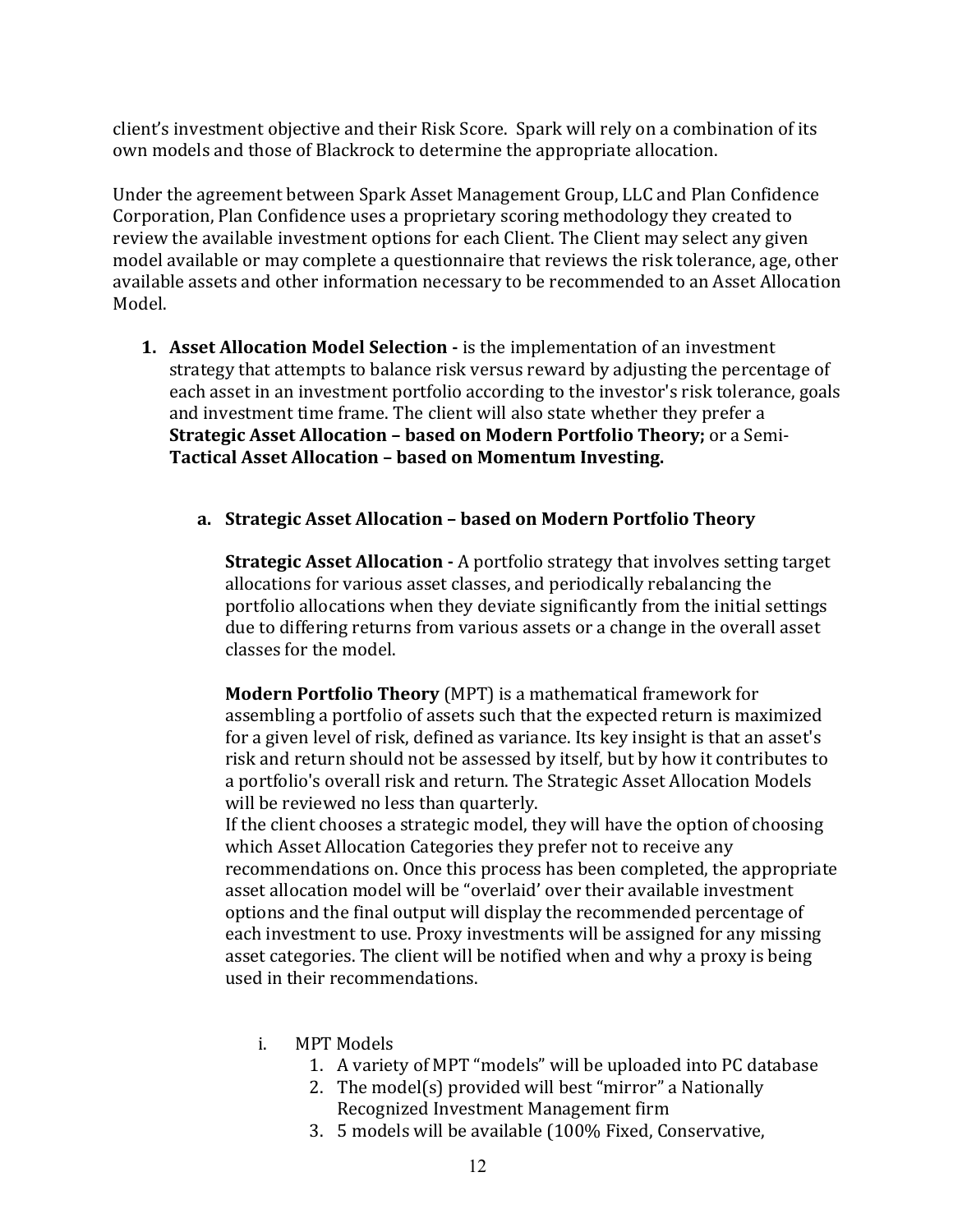Moderate, Aggressive and 100% Equity)

- 4. Each model will be reviewed by Kevin T Clark, RF™ of Plan Confidence Corporation prior to use
- ii. Investment Management  $Firm(s)$  models will be reviewed Quarterly (Jan, Apr, Jul, Oct) for "rebalance" advice

## b. **Tactical Asset Allocation – based on Momentum Investing**

**Tactical Asset Allocation** (TAA) is a dynamic investment strategy that actively adjusts a portfolio's asset allocation. The goal of a TAA strategy is to improve the risk-adjusted returns of passive management investing.

**Momentum Investing** is a system of buying securities that have had high returns over the past three to twelve months, and selling those that have had poor returns over the same period. The Tactical Asset Allocation Models willbe reviewed daily.

- i.  $3$  Models will be available (Moderate, Aggressive and  $100\%$ Equity%)
- ii. The S&P 500 Category will be reviewed as an overall proxy for equity portions of the model
- iii. S&P 500 index (via www.stockcharts.com) will be reviewed for "buy" and "sell" signals daily
- iv. (when necessary) Model Changes uploaded will go "live" the following trading day at 9am EST.
- 2. **Investment Strategies for Future Dollars** (money that has not been added to the account yet). A **Dollar Cost Averaging Methodology** (DCA) will be used. DCA is the technique of buying a fixed dollar amount of a particular investment on a regular schedule, regardless of the share price. More shares are purchased when prices are low, and fewer shares are bought when prices are high.
	- a. Reviewed Monthly
	- b. One to Three Morningstar Asset Classes selected Asset Class(es) selected that are losing momentum and believed to remain flat or decrease in value over the next 30-60 days.

## **Investment Risks**

There are risks inherent in all financial decisions and transactions. Spark Asset Management Group, LLC cannot guarantee the current or future performance of investment recommendations, client accounts performance, or the success of any investment decision or strategy that SPARK or PLAN CONFIDENCE CORPORATION may recommend to a client under this program.

## General statement about risk associated with Spark's Asset Management Capabilities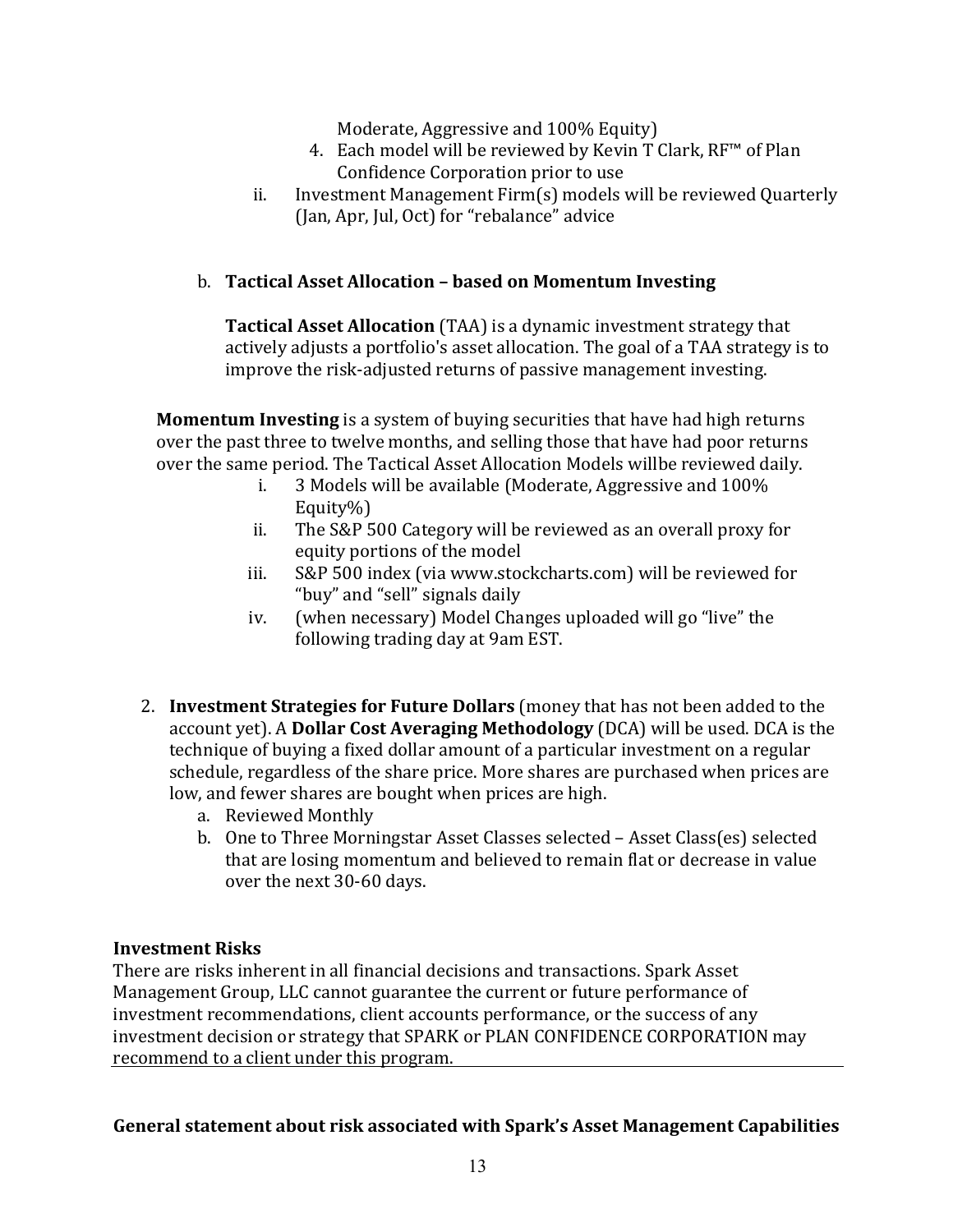CLIENTS' INVESTMENTS ARE SUBJECT TO RISKS ASSOCIATED WITH INVESTING IN SECURITIES, INCLUDING BUT NOT LIMITED TO VARIOUS MARKET, INTEREST RATE, CURRENCY, ECONOMIC, SOVEREIGN, POLITICAL, AND BUSINESS RISKS. ADVISOR'S ACTIONS TAKEN ON CLIENT'S BEHALF MAY NOT BE PROFITABLE. THE ADVISOR DOES NOT GUARANTEE THE PERFORMANCE OF THE CLIENT'S INVESTMENTS OR GUARANTEE THAT THE ADVISOR'S ADVICE OR STRATEGIES WILL BE SUCCESSFUL OR THAT THE CLIENT'S INVESTMENT OBJECTIVES WILL BE MET. ADVISOR DOES NOT GUARANTEE THE FUTURE PERFORMANCE OF THE ACCOUNT(S) NOR ANY SPECIFIC LEVEL OF PERFORMANCE NOR THE SUCCESS OF ANY INVESTMENT DECISIONS NOR STRATEGIES THAT ADVISOR MAY USE. INDEED, THE CLIENT MAY LOSE MONEY AND EXPERIENCE VOLATILITY AND SUFFER LOSS.

## **Item 8 - Disciplinary Information**

#### **Legal and Disciplinary**

Registered investment advisers are required to disclose all material facts regarding any legal or disciplinary events that would be material to your evaluation of Spark or the integrity of Spark's management. Spark, including its associated persons, does not have any information applicable to this Item. Information regarding any of Spark's advisors can be found at http://www.adviserinfo.sec.gov/

# **Item 9 - Other Financial Industry Activities and Affiliations**

Certain associated persons of the Advisor are also registered representatives of a brokerdealer. Timothy Bain, the firm's President, CEO, CIO and CCO, is associated with SA Stone Wealth Management Inc. a Broker/Dealer registered with the SEC, FINRA and various state regulatory bodies. In their capacity as registered representatives, associated persons of the Advisor will be involved in the sale of various types of securities, including, but not limited to, stocks, bonds and mutual funds. In addition, certain associated persons of the Advisor are also associated with General Insurance Agencies. Timothy Bain is associated with Elledge, Bain, Sides, LLC. In their capacity as insurance agents, associated persons of the Advisor will be involved in the sale of various types of insurance, including, but not limited to, fixed annuities, fixed index annuities, life insurance and long-term care insurance.

While such arrangements are typical in the industry (often referred to as a "Hybrid-Advisor"), this practice presents a potential conflict of interest and may give Spark personnel and its associated persons an incentive to recommend certain insurance or investment products based on the compensation received, rather than on a particular client's needs. In an effort to deal with these conflicts, Spark personnel and associated persons identify in which capacity they are acting and provide full disclosure to the clients, prior to any transaction, in order to avoid any confusion.

Associated personnel of the Advisor spend approximately 25 - 50% of their time providing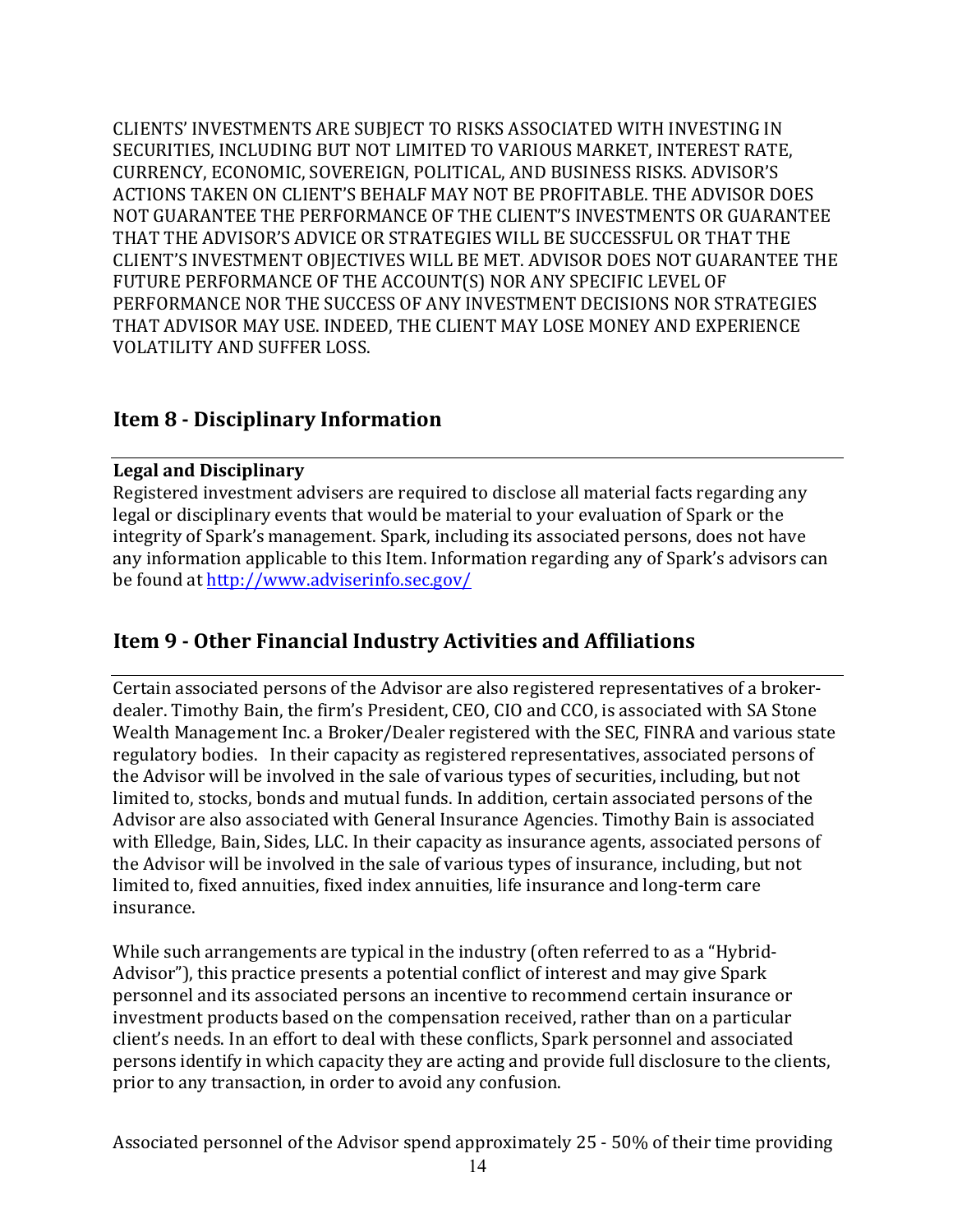investment advice and advisory services, and 50-75% of their time as investment representatives and/or insurance agents.

# **Item 10 - Code of Ethics**

Although Spark is state registered and not SEC-registered, the firm has adopted a Code of Ethics pursuant to SEC rule 204a-1 for all supervised persons of the firm. A copy of Spark's code of ethics is maintained its compliance manual and will be provided to any client or prospective client upon request. Spark's clients or prospective clients may request a copy of the firm's Code of Ethics by contacting the firm's Chief Compliance Officer. The Code of

Ethics includes provisions relating to the confidentiality of client information, a prohibition on insider trading, a prohibition of rumor mongering, restrictions on the acceptance of significant gifts and the reporting of certain gifts and business entertainment items, and personal securities trading procedures, among other things. All supervised persons at Spark must acknowledge the terms of the Code of Ethics annually, or as amended.

Spark anticipates that, in appropriate circumstances, consistent with clients' investment objectives, it will cause accounts over which Spark has management authority to effect, and will recommend to investment advisory clients or prospective clients, the purchase or sale of securities in which Spark, its affiliates and/or clients, directly or indirectly, have a position of interest. Spark's employees and persons associated with Spark are required to follow Spark's Code of Ethics. Subject to satisfying this policy and applicable laws, officers, directors and employees of Spark and its affiliates may trade for their own accounts in securities which are recommended to and/or purchased for Spark's clients. The Code of Ethics is designed to assure that the personal securities transactions, activities and interests of the employees of Spark will not interfere with (i) making decisions in the best interest of advisory clients and (ii) implementing such decisions while, at the same time, allowing employees to invest for their own accounts. Under the Code certain classes of securities have been designated as exempt transactions, based upon a determination that these would materially not interfere with the best interest of Spark's clients. Since the Code of Ethics permits employees to invest in the same securities as clients, there is a possibility that employees might benefit from market activity by a client in a security held by an employee. If an affiliated account intends to trade in the same security as a client, the client's trade shall either be placed simultaneously, or the trades shall be aggregated as defined below. Employee trading is monitored under the Code of Ethics to reasonably prevent conflicts of interest between Spark and its clients. As a hybrid advisor, Mr. Bain's transactions are also reviewed by the compliance department of his broker-dealer, SA Stone Wealth Management as part of their requirement to supervise the business of outside RIA's.

Certain affiliated accounts, which are held by StoneX Financial Inc., may trade in the same securities with client accounts also held at StoneX Financial, Inc. on an aggregated basis when consistent with Spark's obligation of best execution. In such circumstances, the affiliated and client accounts will each pay the same transaction charge. On buy transactions, affiliated accounts and client accounts receive securities at a total average price. Partially filled orders will be allocated on a pro rata basis. On sell transactions, trades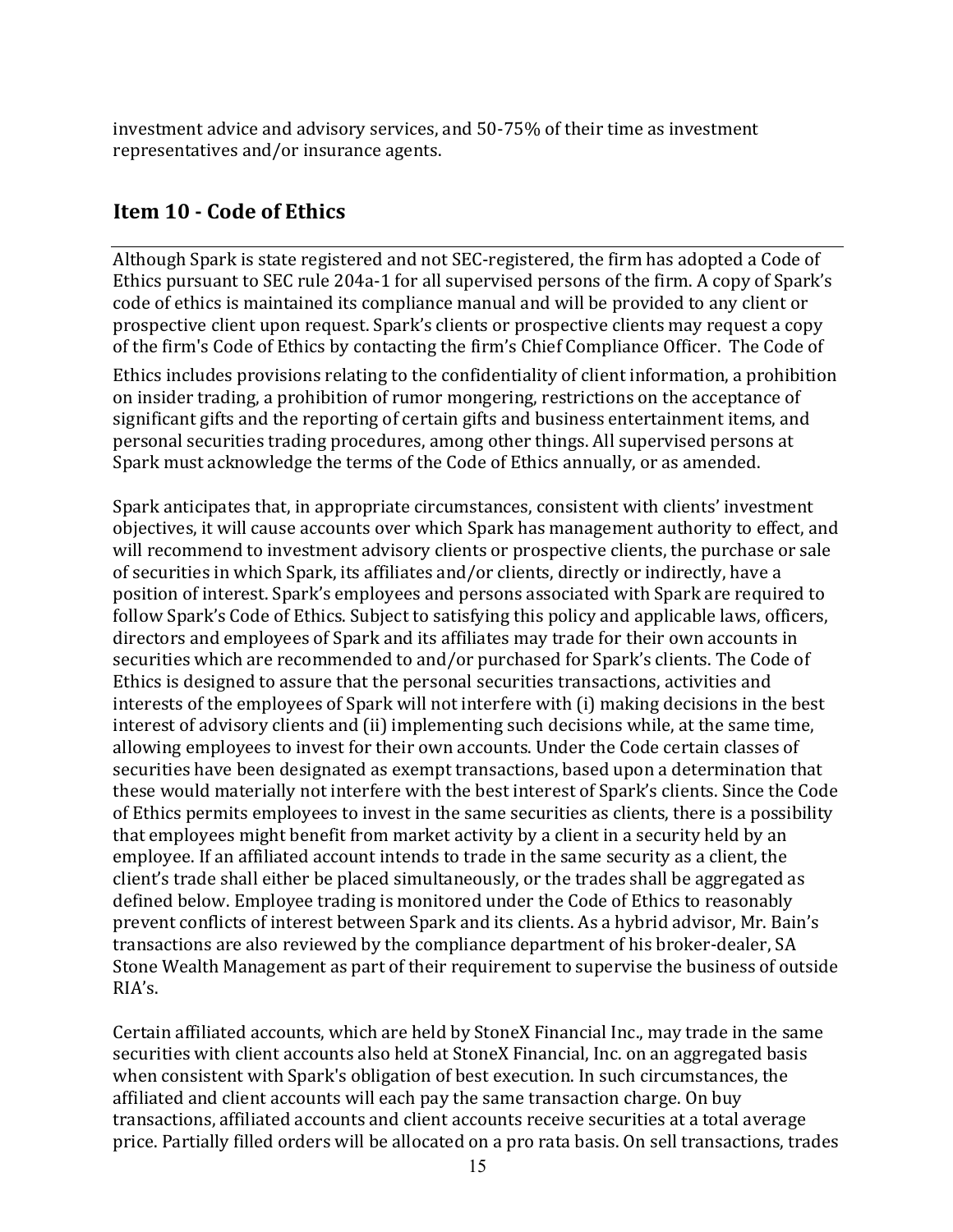are placed at the same time through the "position trade" feature. These trades may be filled at slightly different times and prices due to way the custodian processes the trades.

It is Spark's policy that the firm will not affect any principal or agency cross securities transactions for client accounts. Spark will also not cross trades between client accounts. Principal transactions are generally defined as transactions where an adviser, acting as principal for its own account or the account of an affiliated broker-dealer, buys from or sells any security to any advisory client. A principal transaction may also be deemed to have occurred if a security is crossed between an affiliated hedge fund and another client account. An agency cross transaction is defined as a transaction where a person acts as an

investment adviser in relation to a transaction in which the investment adviser, or any person controlled by or under common control with the investment adviser, acts as broker for both the advisory client and for another person on the other side of the transaction. Agency cross transactions may arise where an adviser is dually registered as a brokerdealer or has an affiliated broker-dealer.

# **Item 11 – Brokerage Practices**

Client grants Advisor full authorization to issue instructions to and engage in transactions with Custodian in connection with the management of Client's Account(s) as outlined in this Limited Power of Attorney and as Advisor in its sole discretion shall deem advisable.

Adviser may select broker/dealers that provide it with research or other transactionrelated services. Consistent with obtaining best execution, transactions for Client may be directed to brokers who provide Advisor with research or other transaction-related services. Such research or service will generally will be used to service all of Advisor's Clients, but brokerage commissions paid by Client may be used to pay for research that is not used in managing Client's  $Account(s)$ . Advisor may in its discretion, cause the Client to pay brokers a commission greater that another qualified broker might charge to effect the same transaction where Advisor determines in good faith that the commission is reasonable in relation to the value of the brokerage and research services received.

During the past year, all transactions that involved transaction charges were effected through Intl FC Stone Financial Inc. or Motif at an average cost of less than \$10 per transaction. Advisor receives research, marketing support, office space, supplies, and other services, which significantly lower its cost of doing business. Without this support, Advisor would have to significantly raise its prices; therefore Advisor believes that clients derive substantial benefit from the current arrangement. Soft dollar benefits are not limited to those clients who may have generated a particular benefit although certain soft dollar allocations are connected to particular clients or groups of clients.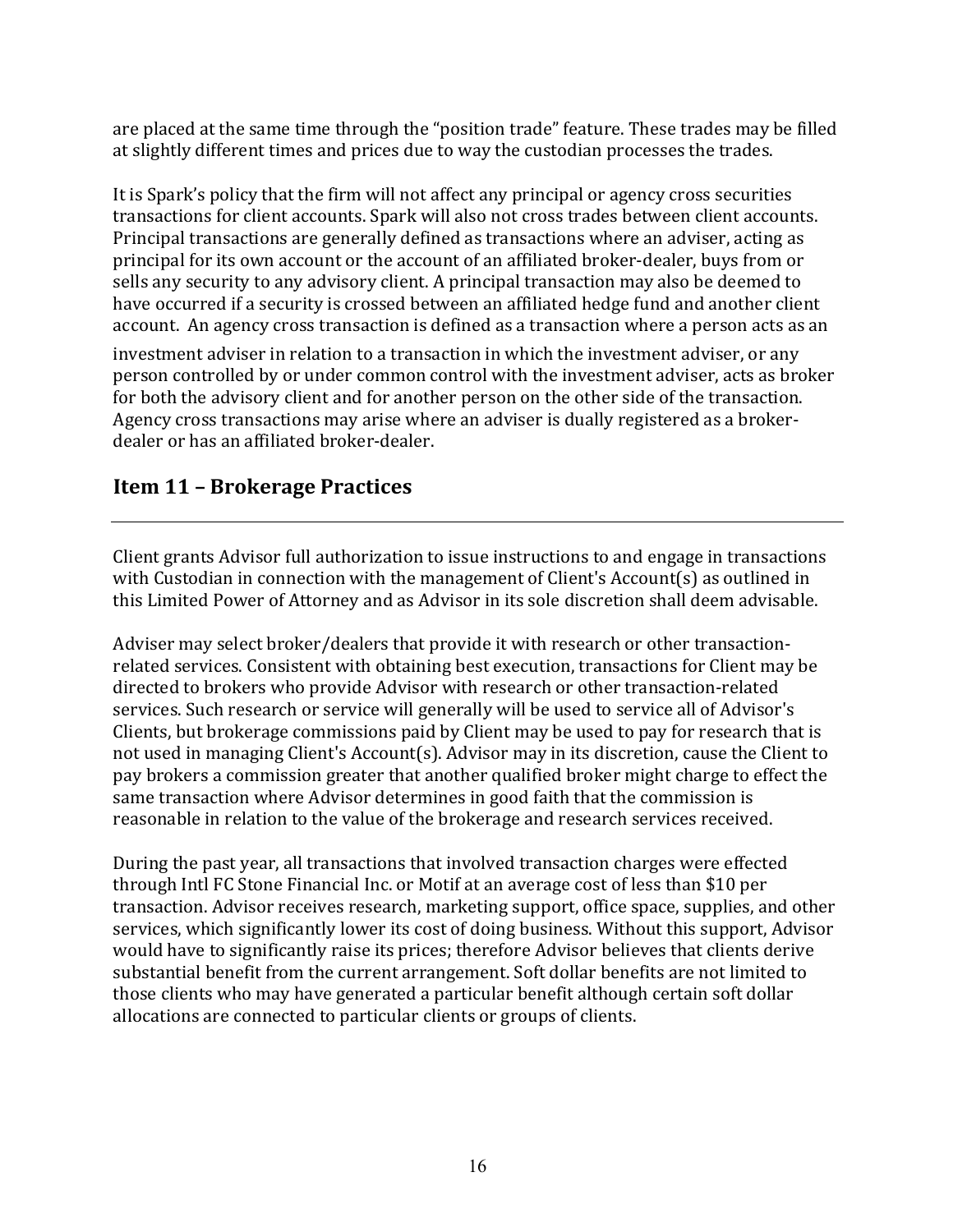# **Item 12 - Review of Accounts**

## **Periodic Reviews**

The Spark Trends models are reviewed on a monthly basis at a minimum. Individual accounts are reviewed when external, economic, or political events suggest the need for a strategy change. Individual accounts are reviewed in depth when Advisor conducts random reviews, upon client requests, or an operational item brings the specific client or account to Advisors attention. Such a review may include cash history, security movements, trade history, paperwork, goals and objectives, life-changes, etc.

Annual, semi-annual, or quarterly reviews (time period dictated by client) may be conducted with the individual advisor and the client. Spark also uses the check-0in feature through Riskalzye to send periodic emails to clients asking them to respond to two questions: 1) How do you feel about the markets? and 2) How do you feel about your financial future? Responses come back to Spark via email.

Reviewers: The Chief Investment Officer is the sole reviewer. Upon account opening and at anytime thereafter, client(s) may provide Advisor with instructions regarding their account(s), which are then incorporated into account reviews.

In the 401k Plan Participant Advice service, PLAN CONFIDENCE CORPORATION will rescore all accounts any time a participant provides us a new fund line up or at a minimum twice per year. The Strategic and Strategic/Blend Asset Allocation Models will be reviewed no less than quarterly. The Semi-Tactical Asset Allocation will be reviewed every day the United States New York Stock Exchange is open for normal business. Participants will be notified via email as a primary source of communication to log in to their active Plan Confidence account to review. Participants may also download the iOs (Apple) and/or the Android (Google) app from the Plan Confidence website or the iTunes Store (Apple) or Google Play Store (Google).

## **Nature and Frequency of Reports**

Clients may receive an electronic billing notification upon request detailing the account value at the end of the billing period, the period covering the fee, and the method of calculation. In addition, no less than quarterly the client will receive from the qualified custodian a report that lists individual holdings, values, fee deductions and transactions during the quarter. Clients may also view account values, holdings, and transactions at anytime via the internet on those accounts where the custodian provides access. Clients can also view account information at www.mainaccount.com/safs. At this website, clients can access holdings, historical transactions, performance, and other reports such as realized and unrealized gains. Clients can request to receive billing statements through the mail at any time.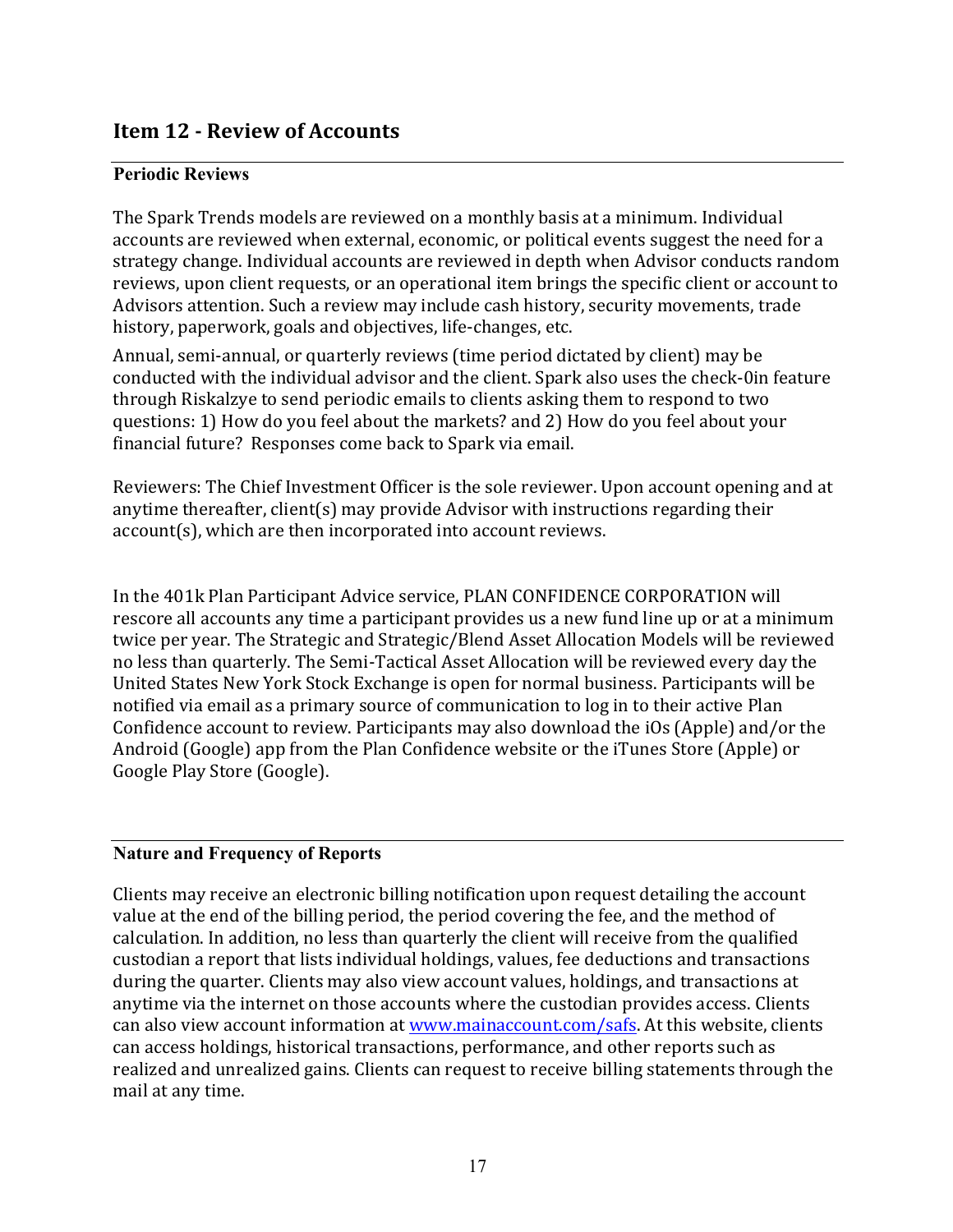# **Item 13 - Client Referrals and Other Compensation**

Spark has received referrals from existing clients. While the firm does not pay clients for referrals, it may form arrangements with Solicitors. In addition to the management fee charged by Spark, Solicitors may charge an additional Solicitor Fee in any amount up to the maximum of the allowable fee charged by Spark (currently 2.00%). Solicitors' fees will be bundled with those of Spark, but will be disclosed separately to the client at the time the account is opened. Spark did not pay any solicitors in 2019 and does not maintain any relationships with solicitors at the time of this filing.

# **Item 14 - Custody**

In most of our Investment Management accounts, we have the authorization to directly debit for the payment of our investment advisory fees. This ability to deduct our advisory fees from your accounts causes our firm to exercise limited custody over those clients' funds or securities. As such, we comply with current State regulations regarding bonding and financial reporting. We do not have physical custody of any clients' funds and/or securities. Client funds and securities will be held with a broker-dealer, or other independent, qualified custodian and client's will receive account statements from the  $independent, qualified custodian(s) holding your funds and securities at least quarterly.$ The account statements from the custodian(s) will indicate the amount of our advisory fees  $deducted from the account(s) each billing period. We may provide clients with additional,$ customized reporting from time to time and upon request. We urge client's to carefully review statements from the custodian and compare such official custodial records to the reporting we may provide. These additional reports may vary from the custodial statements based on accounting procedures, reporting dates, or valuation methodologies of certain securities. This additional reporting does not take the place of the official statements received from the custodian. Spark is not affiliated with the custodian.

# **Item 15 - Investment Discretion**

Spark typically receives discretionary authority from the client at the outset of an advisory relationship to select the identity and amount of securities to be bought of sold. In all cases, however, such discretion is to be exercised in a manner consistent with the stated investment objectives for the particular client's account.

When selecting securities and determining amounts, Spark observes the investment policies, limitations and restrictions of the clients for which it advises. Investment guidelines and restrictions must be provided to Spark in writing.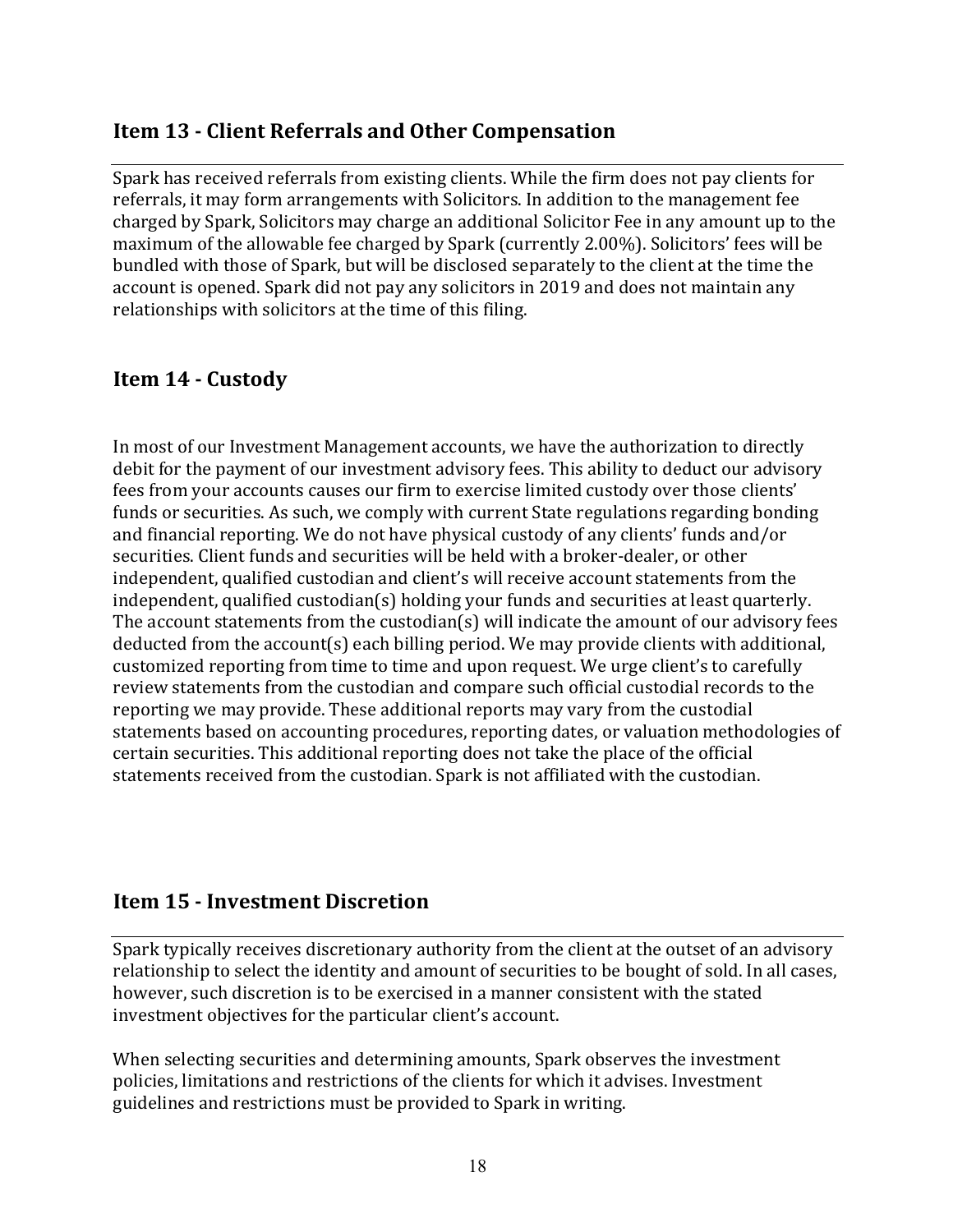# **Item 16 - Voting Client Securities**

#### **Proxy Votes**

As a matter of firm policy and practice, Spark does not have any authority to and does not vote proxies on behalf of advisory clients. Clients retain the responsibility for receiving and

voting proxies for any and all securities maintained in client portfolios. Spark may provide advice to clients regarding the clients' voting of proxies.

# **Item 17 - Financial Information**

## **Financial Condition**

Registered investment advisers are required in this Item to provide you with certain financial information or disclosures about the firm's financial condition. Spark has no financial commitment that impairs its ability to meet contractual and fiduciary commitments to clients, and has not been the subject of a bankruptcy proceeding. A balance sheet is not required to be provided because Spark does not serve as a custodian for client funds or securities and does not require prepayment of fees of more than \$500 per client, six months or more in advance.

# **Item 18 - Requirements for State-Registered Advisers**

## **Education and Business Standards**

Spark requires members of the organization that are involved in investment decisions to hold at least a Bachelor's Degree. All personnel giving investment advice are required to hold the necessary licenses and pass the necessary regulatory exams. Additional professional certifications are encouraged but not required. Our Chief Investment Officer, Mr. Bain has significant experience (see below). Spark personnel are strongly encouraged to continue their job-related education.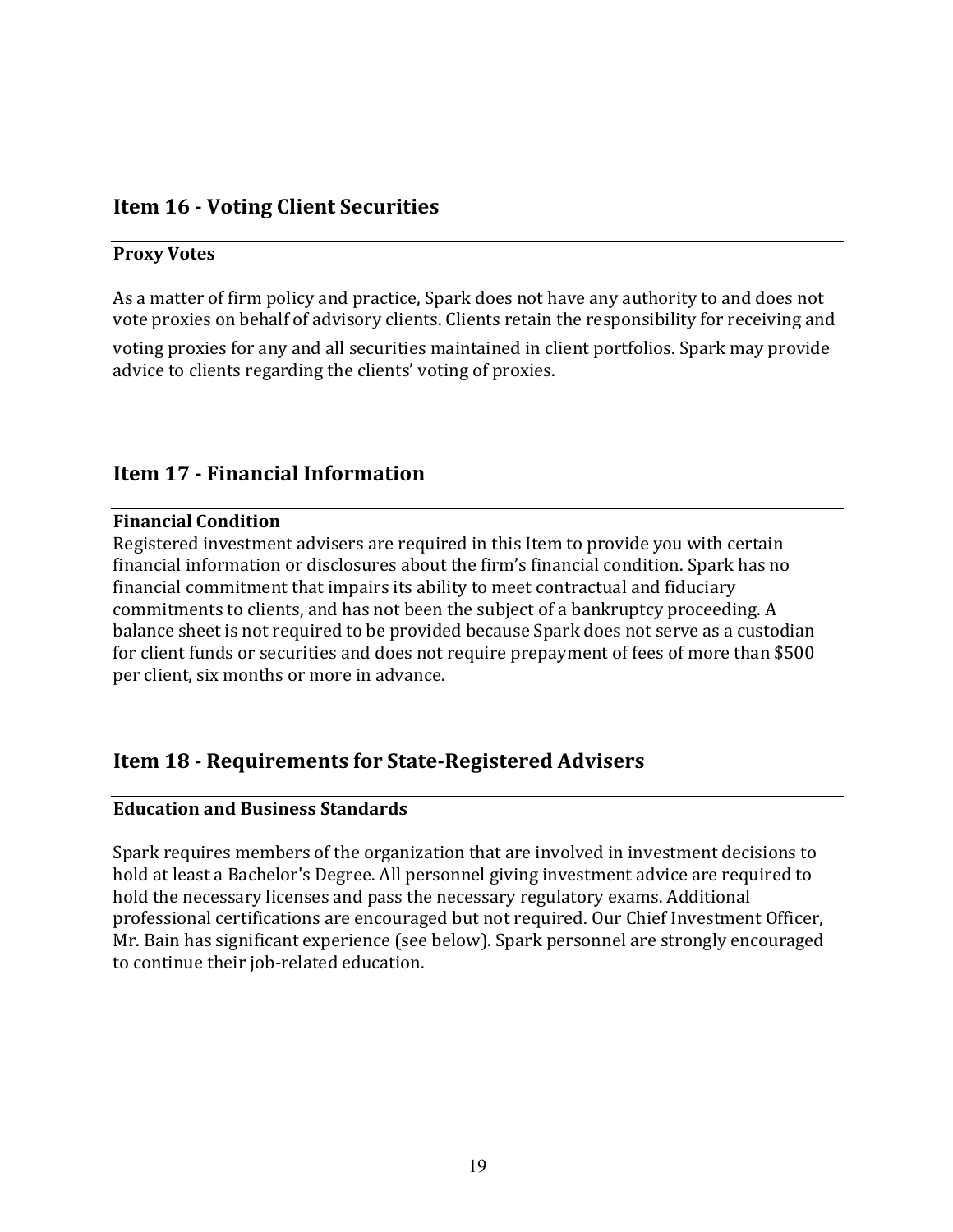# **Brochure Supplement (Part 2B of Form ADV)**

**Supervised Persons**

# **SPARK ASSET MANAGEMENT GROUP**

413 N. Center St. Suite 202 Statesville, NC 28677 704-277-5101

As of March 29th, 2022

This Brochure Supplement provides information about Timothy Bain, John and Heather Bain that supplements the Spark Asset Management Group, LLC Brochure. You should have received a copy of that Brochure. Please contact Spark Asset Management Group at 704-277-5101 or by e-mail at:  $\frac{\text{chain}(a) \cdot \text{sqrt}(b)}{b}$  if you did not receive Spark's Brochure or if you have any questions about the contents of this supplement.

Additional information about Timothy Bain is available on the SEC's website at www.adviserinfo.sec.gov.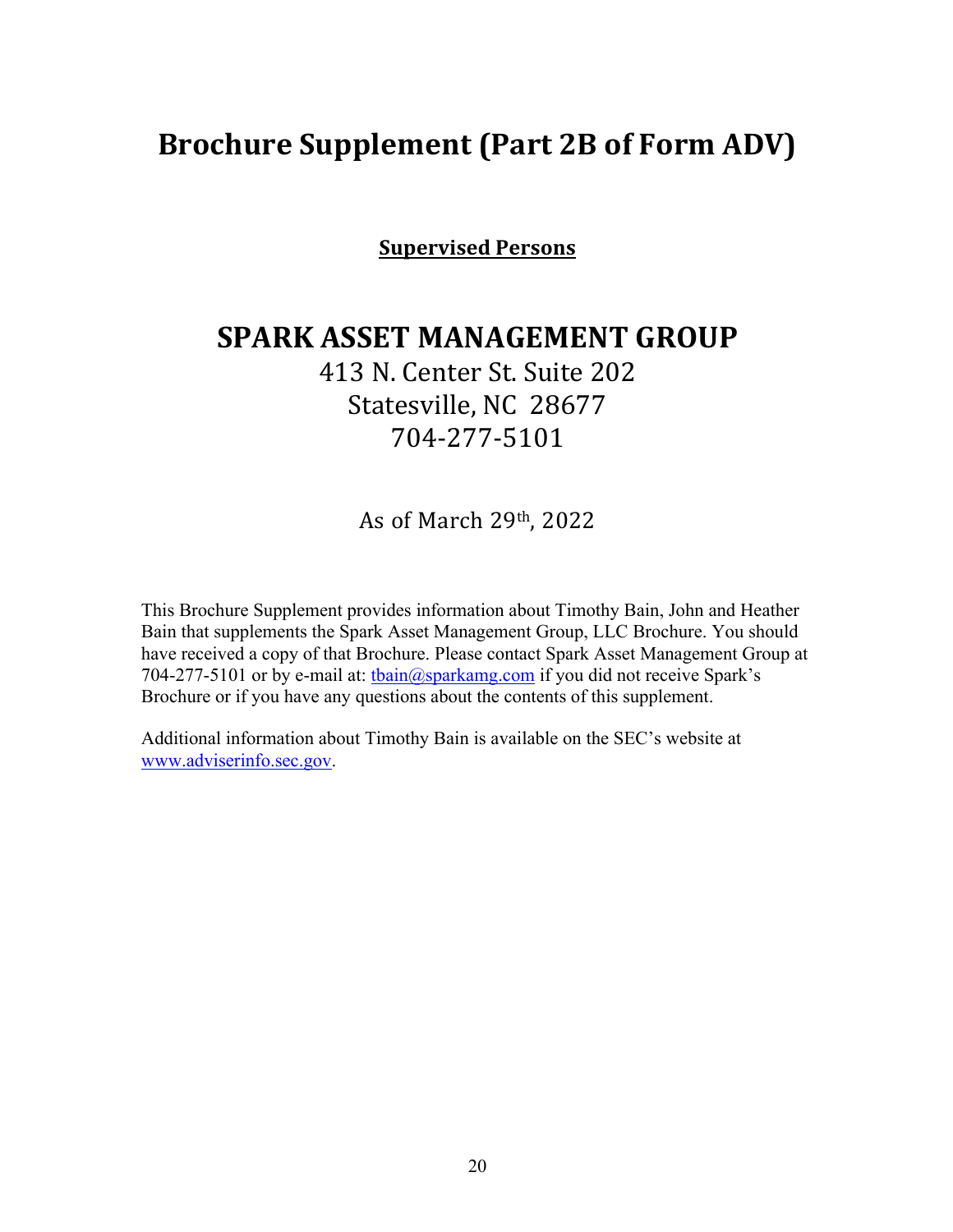# **Timothy J Bain, Member, President, Chief Investment Officer and Compliance Officer (Born 1972)**

### **Educational Background and Business Experience**

| 2010-Present | Spark Asset Management Group, Statesville NC, President, IAR, Chief   |
|--------------|-----------------------------------------------------------------------|
|              | Investment Officer and Compliance Officer                             |
| 2010-Present | SA Stone Wealth Management Inc. (formerly Sterne Agee Financial       |
|              | Services), Financial Advisor                                          |
| 1999-2010    | Synergy Investment Group, LLC, Charlotte, NC, Chief Financial Officer |
|              | and Chief Operations Officer                                          |
| 1997-1999    | Linsco Private Ledger, Kannapolis, NC, Financial Advisor              |
| 1994-1997    | Edward Jones, Charlotte, NC, Investment Representative                |

B.S. in Economics from North Carolina State University, 1994 B.A. in Business Management from North Carolina State University, 1994

Mr. Bain holds FINRA Series 7, 24, 27, 53, 55, 63, and 65 securities licenses. He also maintains a life, accident and health insurance license as well as a medicare supplement / long-term care license. He obtained the AAMS designation in 2018.

| Coursera verified certificates: | Computational Investing, Part I      | Nov 2013 |
|---------------------------------|--------------------------------------|----------|
|                                 | <b>Financial Markets</b>             | Apr 2014 |
|                                 | Personal & Family Financial Planning | Oct 2014 |
|                                 | The Global Financial Crisis          | May 2016 |

## **Disciplinary Information**

Registered investment advisers are required to disclose all material facts regarding any legal or disciplinary events that would be material to your evaluation of each supervised person providing investment advice. No information is applicable to this Item.

#### **Other Business Activities**

Mr. Bain is a registered representative with SA Stone Wealth Management, Inc. as well as a Member of Elledge, Bain, Sides, LLC – an OSJ and Insurance Agency. He also serves on the Board of Synergy Holding Group, Inc. While such arrangement is typical in the industry (often referred to as a "Hybrid-Advisor"), this practice presents a conflict of interest and gives Mr. Bain an incentive to recommend certain insurance or investment products based on the compensation received, rather than on a particular client's needs. In an effort to deal with these conflicts, Spark personnel and associated persons identify in which capacity they are acting and provide full disclosure to the clients, prior to any transaction, in order to avoid any confusion. In addition to his other financial industry roles, Mr. Bain is part owner and Corporate Secretary for Music49, Inc. - a music lesson studio and retailer and serves as the Treasurer for his Home Owners Association. He spends about 5-7 hours per week on this outside business.